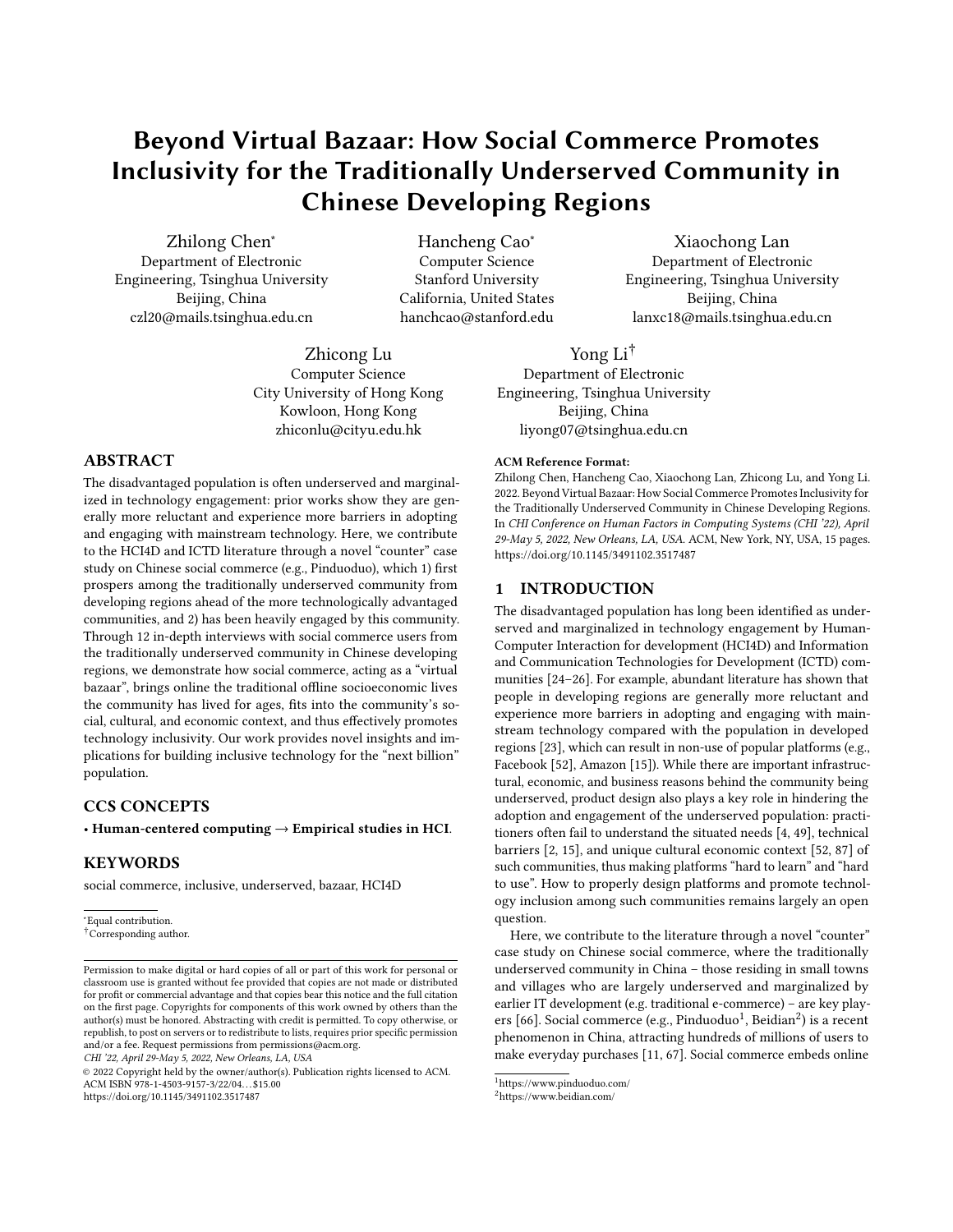shopping experience within instant messaging platforms, such as WeChat, thus people could freely share products from online shops with their social circles (e.g., friends and family) - often motivated by economic benefts such as getting a bargain – and make purchases, with the purchased goods shipped to their home<sup>3</sup>. From an HCI4D and ICTD perspective, social commerce is interesting and unique in that it demonstrates a "bottom-up" difusion process as opposed to the traditional "top-down" process demonstrated by most other technologies: 1) social commerce frst prospers in developing regions (e.g., small towns and villages) in China before adopted by the population in large cities, demonstrating an unusual infuence from developing regions and the traditionally underserved community, to developed regions and traditionally well-served community [\[98\]](#page-14-4), and 2) social commerce has been heavily used and engaged by the traditionally underserved community, with a high retention rate. In fact, we reveal from our study that many users from the traditionally underserved community enjoy a variety of purchases on social commerce. Statistically speaking, Pinduoduo, the most popular social commerce and the second largest e-commerce platform in China, started by targeting users in third and fourth tier Chinese cities [\[68\]](#page-14-5) – the widely regarded underdeveloped regions in China, and quickly achieved gross merchandise volume (GMV) of \$15 billion only two years from launch, becoming the fastest growing e-commerce in history and demonstrating a good example taking advantage of the so-called "sinking market" [\[66\]](#page-14-2). Among 568.8 million monthly active users on Pinduoduo (as of June 2020) [\[75\]](#page-14-6), over 60% come from cities lower than tier 3, with approximately 36.7% from the fourth and lower tier cities, or traditionally the least developed regions in China [\[74\]](#page-14-7). In comparison, on other Chinese E-Commerce giants, active users primarily come from large cities: for example, on JD.com, one other Chinese E-commerce giant, 88% users come from large cities, with only 8% come from mid-size towns, and 2% come from small towns and rural communities as of 2021 [\[89\]](#page-14-8).

To the best of our knowledge, so far there have been very few cases and studies on successful and inclusive use of "grassroots technology" that targets the traditionally underserved population [\[50\]](#page-13-7) and eventually achieves global impact. Here we focus on the grounded scenario of social commerce and seek to understand how its design helps engage the traditionally underserved population, i.e., reasons behind its technology inclusivity. Specifcally, we ask the following research questions:

**RQ1**: How does the traditionally underserved community<sup>[4](#page-1-1)</sup> in Chinese developing regions engage in social commerce? How do they adopt social commerce, make purchases, and interact with others on the platform?

RQ2: How do characteristics of social commerce situate with the traditionally underserved community in Chinese developing regions and promote inclusivity?

To answer them, we conducted 12 interviews with social commerce users from the traditionally underserved community in Chinese developing regions. We carried out in-depth analysis and drew conclusions not only from their direct experience and perception towards social commerce, but also their social, cultural, and economic

context, which enables us to position social commerce on a greater scope and understand its central role in the users' daily lives. Based on prior literature on the bazaar economy, we demonstrate social commerce is in many ways acting as a "virtual bazaar" for the population in underdeveloped regions, bringing online the traditional ofine social economic lives the community has lived for ages, and thus efectively lowers tech barriers and promotes tech inclusivity. Social commerce is in many ways substituting functions and experiences of "physical" bazaars for them while also adding novel life experience thus beyond a "virtual bazaar". For instance, we show that users adopt social commerce and purchase products through word of mouth among strong ties, meet and hang out with their friends and family online via shopping, and demonstrate reciprocity and clientelization in a similar way as "offline bazaars". Moreover, users are able to purchase cost-efficient goods from other places, maintain social relationships (e.g., guanxi, renqing [\[78\]](#page-14-9)) through novel social economic activities (even with friends and families living far away) over the platform, which traditional bazaars are hard to offer yet satisfy their customs and benefits. We discuss in detail insights and implications for building inclusive technology for the traditionally underserved population as inspired by social commerce, such as proper use of metaphor and incentive designs that suit the unique cultural and economic context of the community.

#### 2 RELATED WORK AND BACKGROUND

In this section, we position our work in the literature of bazaar economy (theoretical basis of the analyses), HCI4D (the line of literature we make primary contributions to), and social commerce (our focal subject). We end this section by illustrating the background of the traditionally underserved community in Chinese developing regions, which we situate our study in.

#### 2.1 Bazaars and Bazaar Economy

Originating from the Middle East, bazaars have long been identifed as a traditional and essential form of market and economy [\[34,](#page-13-8) [36,](#page-13-9) [37\]](#page-13-10). Oxford English Dictionary defnes a bazaar as"a Middle Eastern marketplace or permanent market, usually consisting of ranges of shops or stalls, where all kinds of merchandise are ofered for sale"; Merriam-Webster Dictionary identifes a bazaar as "a market (as in the Middle East) consisting of rows of shops or stalls selling miscellaneous goods"; while Longman Dictionary of Contemporary English uses "a market or area where there are a lot of small shops, especially in India or the Middle East" to defne a bazaar.

The academia has been actively characterizing bazaars and the corresponding bazaar economy. Geertz introduced the bazaar economy in Modjokuto, Indonesia and highlighted the fragmentation of commerce fow which consists of numerous unrelated personto-person transactions as a prominent feature of the economy [\[36\]](#page-13-9). He illustrated the essence of three aspects that shape the Modjokuto bazaar economy: 1) good and service flow, where goods were mostly unbulky, with high turnover while small volume per sale and where commodities moved in circles among traders; 2) regulatory mechanisms with a dynamic price system, complex credit

<span id="page-1-1"></span>

<span id="page-1-0"></span> $3$ https://en.pinduoduo.com/company<br> $4$ Participants described their information and technology experiences as "traditionally underserved", which we use in the following of the paper.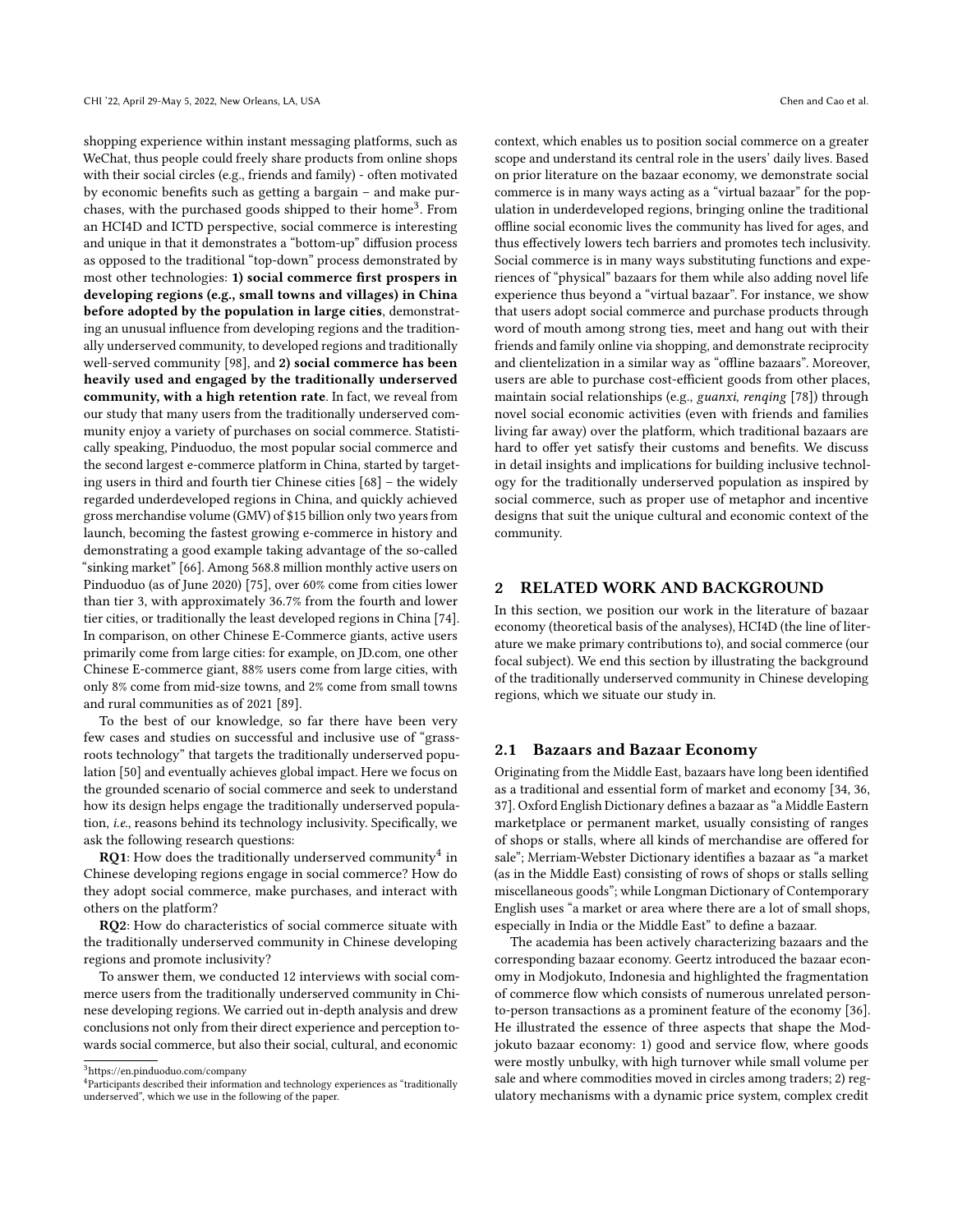relationship balance, and high division of risks and profts; 3) social and cultural specifcity. Geertz later delved into the information and search in peasant marketing through analyzing Moroccan bazaars [\[37\]](#page-13-10). It was discovered that information was "poor, scarce, maldistributed, inefficiently communicated, and intensely valued" and none of ceremonial distribution, advertising, prescribed partners, or product standardization were present. Social relationships centered around good and service production and consumption, where stable clientship ties formed between buyers and sellers. Clientelization and multidimensional intensive bargain were recognized as two main procedures in people's information search towards price and quality. Chandra et al. [\[14\]](#page-13-11) investigated the technology consumption practices in bazaars in Bangalore, India and Bangladesh. Based on practice theory, they identifed searching, clientelization, bargaining, and testing as integral market practices and manifested how materiality, relationships, and situated knowledge are functioning through these practices. They highlighted the importance of social capital between customers and buyers in shaping the consumption experiences in bazaars and advocated that new online markets should accommodate customers' comfort and preference ingrained in traditional practices so as to enter the global south better.

Our work builds on these studies to demonstrate the resemblance of social commerce to traditional ofine bazaars, and to justify our argument of social commerce functioning as an extended "virtual bazaar". We show how social commerce facilitates experiences beyond bazaars that well-suit the community's social, cultural, and economic context, which further promotes technology inclusivity.

### 2.2 Technology Use in Underserved Community

Our work focus on studying social commerce use in the traditionally underserved community residing in small towns and villages who are largely underserved and marginalized by earlier IT development in China, echoing and contributing to HCI4D and ICTD literature concerning technology use in traditionally underserved communities, such as developing regions [\[23,](#page-13-2) [39\]](#page-13-12). Existing literature has been highlighting the gaps and marginalization of technology usages induced by regions and regional characteristics [\[23\]](#page-13-2), as well as technological, social, and cultural barriers faced by traditionally underserved communities in adopting technology [\[44\]](#page-13-13). For instance, rural areas have been identifed as more peripheral compared with urban counterparts [\[43\]](#page-13-14); people in the developing regions of the global south are more marginalized and disadvantaged than their peers in developed western countries [\[8\]](#page-13-15).

Past research has investigated the uniqueness of rural areas and consequent HCI challenges and opportunities. For example, rural areas are characterized by small population size and sparse spatial distributions, where people are geographically segregated, and lack digital literacy and computer skills [\[44\]](#page-13-13). They are found to be relatively poor in infrastructural support such as Internet connectivity [\[63\]](#page-14-10) and lack access to social and health services, which yields design opportunities [\[53\]](#page-13-16). That rural economy depends largely on farming has aroused interests in design specifcally for farmers and farming [\[57,](#page-14-11) [82,](#page-14-12) [83\]](#page-14-13). The more localized culture and values that rural people share can pose barriers for technology design

to account for [\[55\]](#page-13-17). Some other studies aimed at uncovering the diferences induced by the urban-rural divide. For example, Gilbert et al. [\[38\]](#page-13-18) studied the behavioral diferences between rural and urban social media users and discovered that rural people have fewer online friends while their friends share higher locality. Other works have indicated rural-urban diferences on geographic information systems [\[45\]](#page-13-19) and peer-produced content platforms [\[54\]](#page-13-20). Bearing these discoveries in mind, Hardy et al. underscored the necessity of situatedness in understanding user behaviors in rural areas and recognition of the resilience and resourcefulness of rurality [\[44\]](#page-13-13).

On a global scale, postcolonial computing literature indicated that power, authority, legitimacy, participation, and intelligibility issues occur when technology difuses across the globe [\[49\]](#page-13-5): what works well in rich developed regions could fail in poor developing regions [\[49\]](#page-13-5). To enable better technology inclusion, studies have 1) focused on how traditional practices can inform HCI research and design  $[14, 85, 86]$  $[14, 85, 86]$  $[14, 85, 86]$  $[14, 85, 86]$  $[14, 85, 86]$ , 2) sought to study the difficulties encountered when developed technologies probe into developing countries and discuss possible solutions [\[3](#page-12-2)[–5,](#page-12-3) [15,](#page-13-4) [52\]](#page-13-3), 3) focused on how specifc contexts of the developing countries result in the appropriated usages of technology and design [\[29](#page-13-21)[–32,](#page-13-22) [50,](#page-13-7) [51\]](#page-13-23), and 4) how technology and HCI design changes situated practices of people in developing countries [\[64,](#page-14-16) [65,](#page-14-17) [87\]](#page-14-1).

In sum, prior studies have demonstrated how regional differences can vastly shape users' technology use, which can lead to contingent difculties as well as possibilities for design, highlighting the necessity of situated investigations. We follow these lines of studies to situate the technology use of the traditionally underserved communities in Chinese developing regions. However, contrary to prior endeavors which mostly focus on how marginalized communities accommodate existing "mainstream" technology with limited users, we seek to explore the "counter" case of social commerce which engages the traditionally underserved community with millions of users and reversely infuences "mainstream", efectively acting as one of few examples of successful "grassroots" technology.

### 2.3 Social Commerce

Social commerce is usually referred to as a family of e-commerce that leverages social media/social relationships to boost economic transactions and activities [\[21,](#page-13-24) [58,](#page-14-18) [99\]](#page-14-19). Laying its theoretical foundation upon the social and economic literature on the embeddedness of economic actions and social structure [\[40\]](#page-13-25) and the complex interplay between market organization and trading relationships [\[92\]](#page-14-20), social commerce comes in various forms [\[21\]](#page-13-24). For example, social network driven platforms such as Facebook-based F-commerce and Twitter-based T-commerce gives birth to social commerce through incorporating commercial features [\[20,](#page-13-26) [58\]](#page-14-18). As such, existing social networks on these platforms can be made good use of for facilitating transactions [\[20,](#page-13-26) [72,](#page-14-21) [97\]](#page-14-22). Traditional e-commerce platforms such as Amazon, also develop social commerce through incorporating social media features [\[58\]](#page-14-18). Novel social commerce platforms with distinct mechanisms emerge as well, e.g., Groupon [\[47\]](#page-13-27).

Abundant research attempts have been made to better understand social commerce [\[10\]](#page-13-28). On the commerce side, past research has widely examined how factors such as social support and uncertainty [\[6\]](#page-12-4), social presence [\[59\]](#page-14-23), social desire [\[56\]](#page-14-24), social climate [\[88\]](#page-14-25),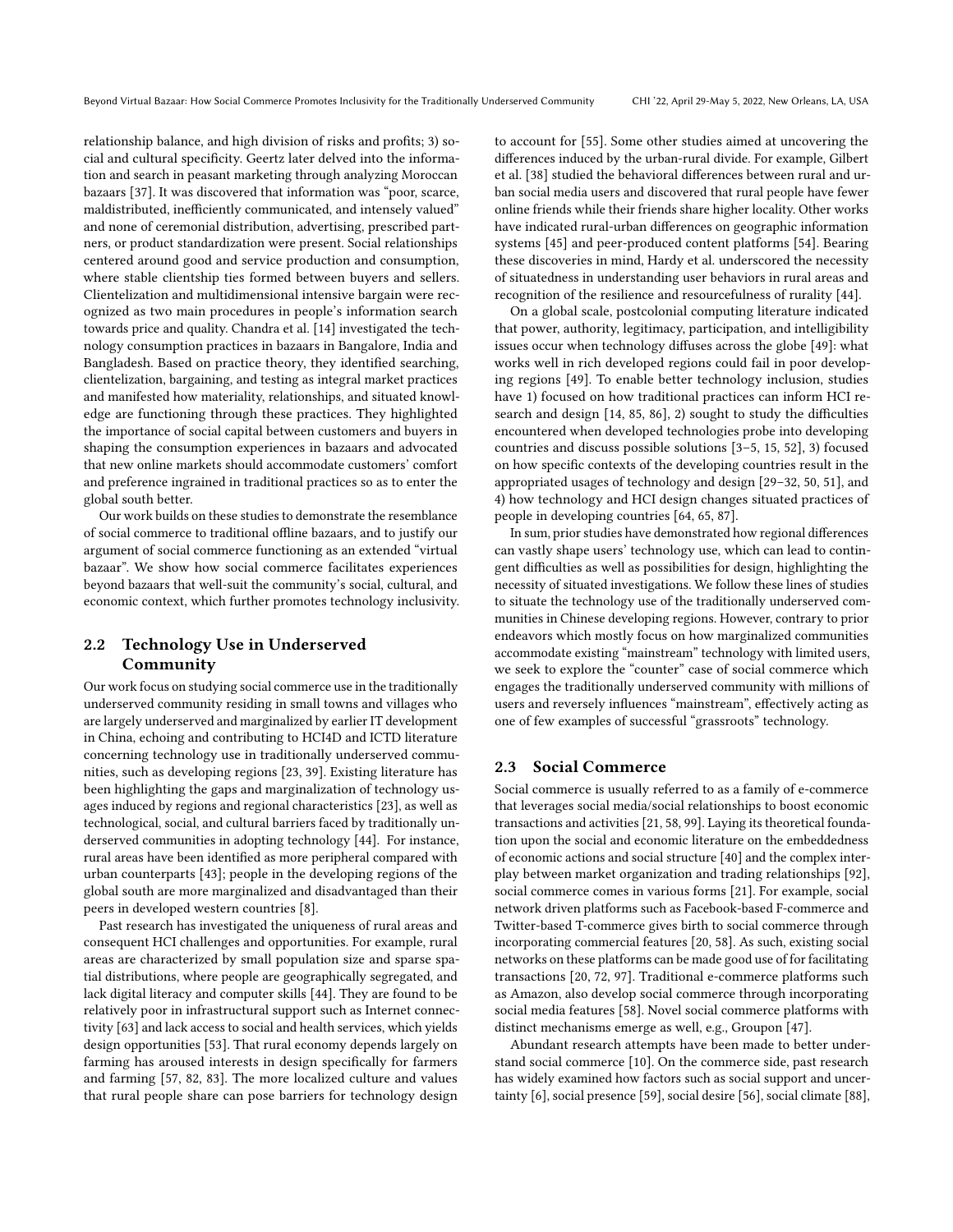trust of the institution [\[60\]](#page-14-26), social commerce constructs [\[42\]](#page-13-29), etc. infuence user's purchase intentions. Within the realm of HCI and social computing, a line of past research has been dedicated to uncovering the unique user experiences on social commerce. For example, Cao et al. [\[12\]](#page-13-30) examined the network characteristics of a typical social commerce site, demonstrated its topological decentralization, rapid growth via invitation cascade, and high conversion rate related to user proximity and loyalty. Cao et al. [\[11\]](#page-13-6) revealed how intimate social relationships shape the unique user experiences and purchase decision-making processes of instant messaging based social commerce. Xu et al. [\[93\]](#page-14-27) proposed the mechanisms of better matching, social enrichment, social proof, and price sensitivity on social commerce, and validated their efectiveness in helping people make purchase decisions, and Piao et al. [\[73\]](#page-14-28) identifed how social commerce alleviates algorithmic homogeneity by bringing friends into the recommendation loop. Xu et al. [\[94\]](#page-14-29) further analyzed the mechanisms behind acceptance of intermediary/agent invitations in intermediary-mediated social commerce, while Chen et al. [\[17\]](#page-13-31) probed into how these intermediaries could make the best of their roles.

We build upon these studies to pursue a more profound understanding of social commerce. We follow the line of studies in HCI and social computing, and situate our study into WeChat-based social commerce (e.g., Pinduoduo, Beidian) in China, where users share product links from social commerce sites over WeChat groups with friends and family members, motivated by either monetary incentives (e.g., discounts) or internal motivations (e.g., recommending products with pleasant experiences) [\[11,](#page-13-6) [12\]](#page-13-30). Through group chats and direct messages (DM) over WeChat, useful product information is shared among users, thus social activities and economic behaviors are highly embedded [\[11,](#page-13-6) [12\]](#page-13-30). However, diferent from prior endeavors which focus on overall experiences on these platforms, we pay attention to how social commerce provides experience ftting the social, cultural, and economic context of traditionally underserved people, and promotes technology inclusivity.

# 2.4 Chinese Developing Regions and Traditionally Underserved Community

The focal population of the current study reside in Chinese developing regions with city tier below tier 3 [\[68\]](#page-14-5), which accounts for a large proportion (50.3%) of the population in China [\[16\]](#page-13-32). Despite the size of the population, they are traditionally underserved and marginalized from mainstream technology, e.g., only 10% users of the Chinese leading e-commerce JD.com come from regions other than large cities. Part of the reason for being traditionally underserved is the community's relatively low purchasing power and poor infrastructure: the average GDP per capita of tier 3 cities is 31,000 CHY compared with 54,000 CHY GDP per capita of tier 1 cities in 2014 [\[22\]](#page-13-33); GDP per capita for smaller cities and rural regions is even lower. The community also accounts for lower literacy. As of 2019, around 73% of Chinese who lived in lower-tier cities and rural areas did not receive any tertiary education, and only less than 8% of the lower-tier consumers have acquired a bachelor's degree or higher [\[1\]](#page-12-5). Thus, they may naturally fnd it harder and less confdent to learn new technology [\[90,](#page-14-30) [100\]](#page-14-31).

Fortunately, the community has experienced rapid development in recent years in economy and infrastructure. Smartphones [\[69,](#page-14-32) [70\]](#page-14-33), Internet access [\[13,](#page-13-34) [70\]](#page-14-33), and delivery services [\[33,](#page-13-35) [71\]](#page-14-34) have penetrated into these developing regions, and mobile payments such as WeChat Pay have become largely available [\[79,](#page-14-35) [81\]](#page-14-36). Thanks to the development, recent years have seen this community adopt technology such as instant messaging apps (e.g., WeChat) following the population in more developed regions, although their uses are mostly limited to basic functions such as communications. It is not until very recently when a new generation of applications, such as social commerce, frst becomes common practices within the community, then penetrate and infuence the more developed regions and the traditionally better-served population in a direction reverse to the traditional technology difusion process [\[66\]](#page-14-2).

Moreover, it is worth mentioning that the community is strongly infuenced by traditional Chinese economic and cultural practices [\[62\]](#page-14-37). Economically, the community is used to shopping in markets or bazaars [\[46\]](#page-13-36) as modern supermarkets have only entered their horizons in recent years. They are usually not fnancially well-off and have relatively limited budgets [\[101\]](#page-14-38), which leads to their highlights on cost-efficiency of purchases rather than brands, and sensitivity to small price reductions [\[46\]](#page-13-36). They would quite often bargain with sellers, and compare diferent products so that they could make the most cost-efficient decisions (e.g., through exhaustive searching and haggling), where there is generally not a transparent price for products and people would use bargaining to reach a consensus. In comparison, in larger cities where the population is much better served by IT technology, people are used to shopping branded products either in offline supermarkets or online e-commerce such as JD.com or Alibaba, and bazaars are hardly seen in recent years. Socio-culturally, the focal community of the current study has been regarded as more dominated and refective of the traditional Chinese culture [\[62\]](#page-14-37), including collectivism [\[95,](#page-14-39) [96\]](#page-14-40), mianzi [\[77\]](#page-14-41), guanxi [\[9,](#page-13-37) [78\]](#page-14-9), and renqing [\[78\]](#page-14-9), whereas communities residing in larger cities are relatively much more infuenced by western, individualism, and capitalism culture. We will elaborate in fndings how social commerce's adaptation to the unique characteristics of our focal community contribute to their willing engagement.

### 3 METHOD

Participant recruitment. To delve into our research questions, we conducted a qualitative study through in-depth interviews with social commerce users from the traditionally underserved community in Chinese developing regions. To achieve the research goal, we recruited participants who satisfy the following criteria: 1) they have been using at least one social commerce platform for more than three months, 2) they live in county towns or rural areas of Chinese cities with no higher than fourth tier [\[68\]](#page-14-5), 3) their highest level of education is no higher than senior high school or technical secondary school, and 4) their self-reported IT self-efficacy is no higher than 3 on a 5-point scale. We adapt from prior literature [\[18,](#page-13-38) [48\]](#page-13-39) to measure their IT self-efficacy by probing their confidence in understanding how IT works and learning IT applications by themselves. We utilized these criteria because 1) city tier plays an important role in the Chinese context, where metropolitan areas are traditionally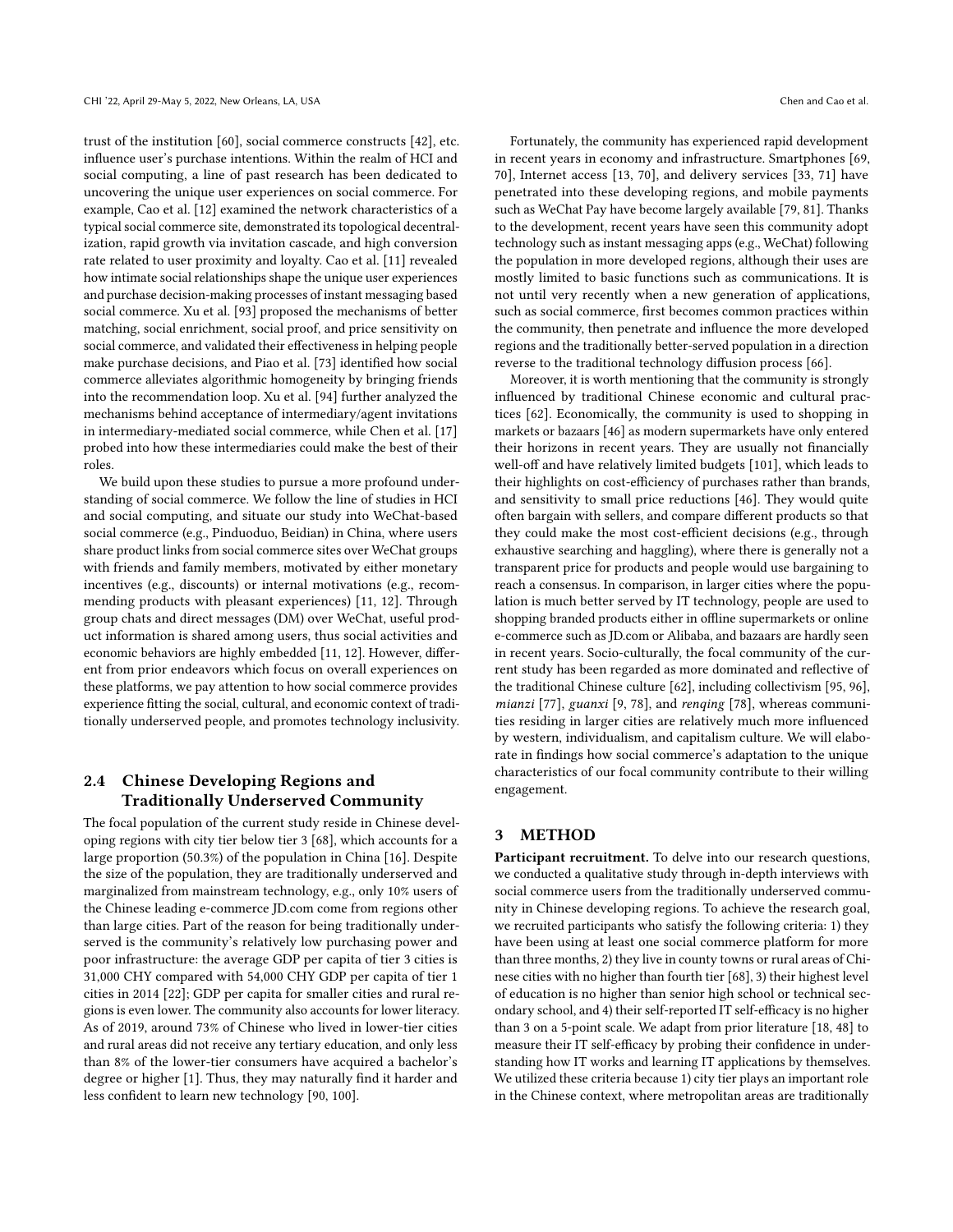more central in technology consumption while low-tier cities are more peripheral and less developed [\[90,](#page-14-30) [100\]](#page-14-31), 2) people with poorer education background are traditionally more disadvantaged in technology adoption, and 3) people with lower IT self-efficacy generally fnd it harder to adopt and use technology [\[48\]](#page-13-39). We leveraged our social relationships to approach people in these communities and used snowball sampling [\[7\]](#page-12-6) to 1) ensure that participants satisfy the aforementioned selection criteria and 2) guarantee interview quality assuming that inherent trust among recommended participants [\[80\]](#page-14-42) would lead participants to better refect their authentic experiences. Our work has been reviewed and approved by the local Institutional Review Board.

Interview procedure. We conducted our interviews through remote audio calls between May and August 2021 in a semi-structured manner. We investigated how participants adopt social commerce, what enables them to make purchases on social commerce, what they purchase on social commerce, how they make purchases on social commerce, and why they prefer making purchases on social commerce, etc. We constantly asked them to compare social commerce with offline shopping and the use/non-use of traditional e-commerce. We also focused on how characteristics of social commerce suit the social, cultural, and economic context, and satisfy the needs of our participants. We followed the grounded approach [\[19\]](#page-13-40) to interview and analyze our contents iteratively and consistently revise our interview protocol for better theme extraction. We continued interview data collection until we reached theoretical saturation [\[19\]](#page-13-40), where the incorporation of new data would not induce new themes. In this way, we executed 12 interviews. Each of the interviews lasted for 30-60 minutes and was compensated for 50 CHY. The interviews were all conducted in Mandarin and were audio-taped after we received oral consent from the interviewees. We further transcribed the recordings of the interviews with the combination of automatic transcription service and manual rectifcation. To better protect participants' privacy, we removed all identifable and sensitive information.

Interviewee details. Table [1](#page-5-0) shows the detailed information of our interviewees. According to our participants, the vast majority (75%) of them have seldom or never used computers and just started to use IT applications in recent 1-2 years with smartphones. Their self-reported IT self-efficacy is relatively low because of their low confdence in comprehending and mastering IT applications on their own. The community is referred to as "traditionally underserved" because our participants chose to use the term to refect their experiences for information and technology usages, where they used "traditionally" to denote before the adoption of technologies such as social commerce platforms. As expressed by them, the psychological sense of distance from these applications is a major factor contributing to this traditionally underserved status, which has been largely overcome by recent social commerce as we will show.

Data analysis. We adopted open coding [\[19\]](#page-13-40) for data analysis. Two native Mandarin-speaking authors coded the frst 20% of the interview transcriptions separately and came together to discuss the codes until there were no disagreements. One of them then coded the rest of the transcriptions and routinely discussed with two other Mandarin-speaking authors to address uncertainty on the codes. This author then translated the codes and corresponding

quotes into English and the translations were further validated by those two other Mandarin-speaking authors. The research team then gathered together to discuss the contents derived through prior processing. We developed and repeatedly revised the themes emerging from our data through sub-categorization and constant comparison [\[84\]](#page-14-43).

# 4 FINDINGS: HOW THE TRADITIONALLY UNDERSERVED COMMUNITY ENGAGES ON SOCIAL COMMERCE

Most of our interviewees from the traditionally underserved community in Chinese developing regions have been deeply engaged by social commerce and could now "spend several hours a day on these platforms" (P3, P9, P11). Some users do not use other e-commerce at all even if they have heard of them, or quit other platforms after encountering barriers at early stages (P3). Purchases on social commerce platforms can take up "the vast majority of daily consumes" (P2, P9, P11), all demonstrating the heavy use of social commerce in our focal community.

In fact, social commerce take the place of traditional ofine bazaars to a great extent within the community. As refected by our interviewees, some sharply reduce their purchases offline and move them online to social commerce platforms: social commerce platforms become their "frst choice when lacking certain items" (P2) or even "almost only buy from here (social commerce platforms)" (P3) rather than going to the traditional ofine bazaars and markets. As reflected by P3,

"I can get what I want from [social commerce platform name]. Therefore, I am not willing to go to offline shops and bazaars for shopping anymore ... I just buy them from [social commerce platform name] with my smartphone." (P3)

To understand what cultivates participants' strong preferences towards social commerce platforms from a design perspective, we investigate: 1) how participants adopt social commerce (Section [4.1\)](#page-5-1), 2) what products participants consume on social commerce (Section [4.2\)](#page-6-0), 3) what purchase behaviors (Section [4.3\)](#page-6-1) and social experiences (Section [4.4\)](#page-8-0) exist on the platforms. We lay special focus on how these elements ft the characteristics of the traditionally underserved community in Chinese developing regions. A general theme that emerges, which we will discuss in detail in Section [5,](#page-10-0) is social commerce is in many ways acting as a "virtual bazaar" where the community's familiar experiences of offline bazaars are moved online – refected in the adoption process, products being transacted, and user social economic practice. Beyond resemblance to the bazaar economy, social commerce provides convenience and novel social buying experience that fts the community's benefts and context, which further engage users and promotes technology inclusion. While certain elements in Section [4.1](#page-5-1) and [4.2](#page-6-0) may be shared by some e-commerce platforms/other communities, unique experience provided by social commerce discussed in Section [4.3](#page-6-1) and [4.4,](#page-8-0) and the combined power of all factors mentioned here make social commerce especially appealing to our focal community.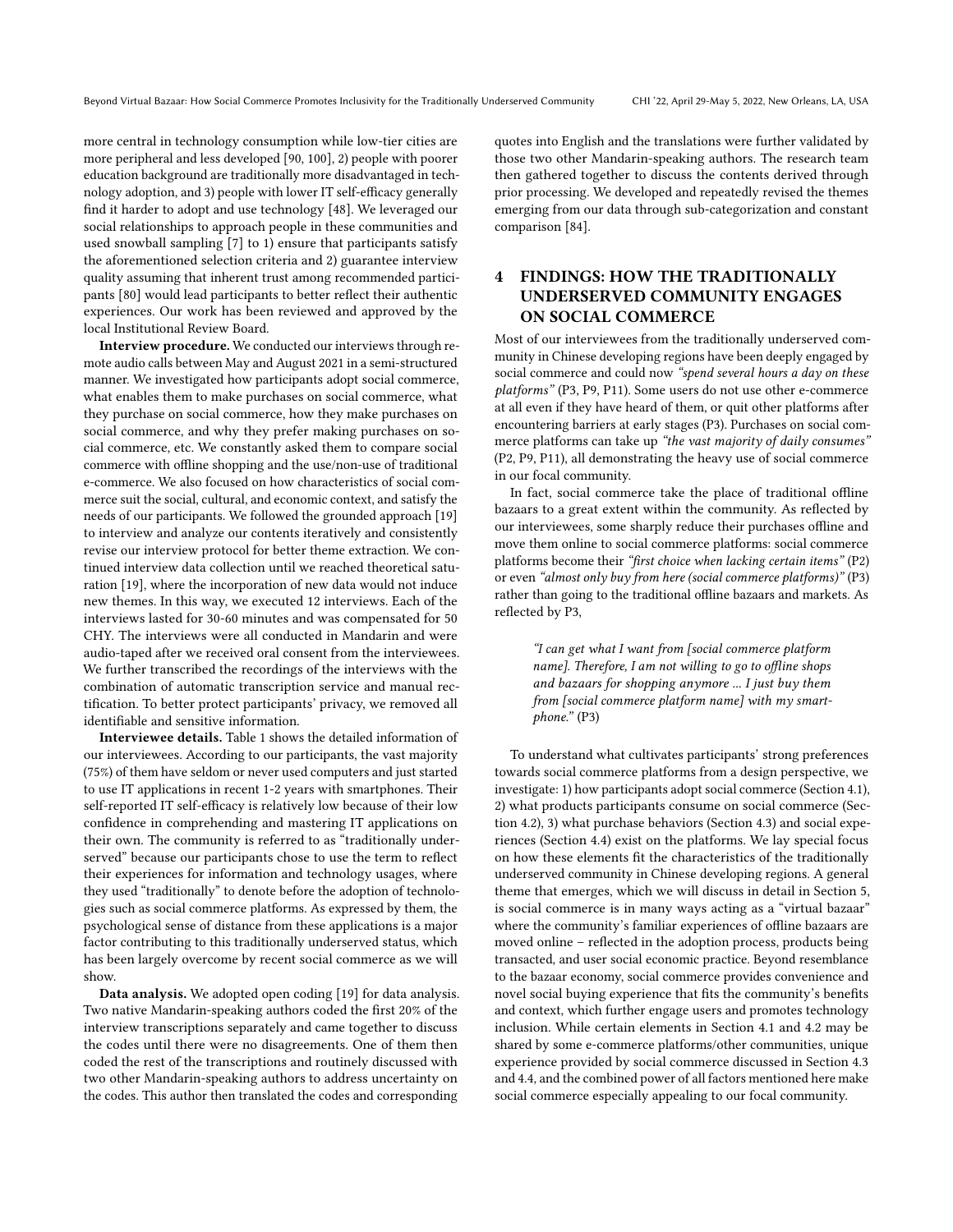<span id="page-5-0"></span>

| Id              | Gender | Age       | <b>City Tier</b> | Education          | <b>IT Self-Efficacy</b> | Id              | Gender | Age       | <b>City Tier</b> | Education                    | <b>IT Self-Efficacy</b> |
|-----------------|--------|-----------|------------------|--------------------|-------------------------|-----------------|--------|-----------|------------------|------------------------------|-------------------------|
| P <sub>1</sub>  |        | $40 - 50$ | 4                | Senior High School | $\Omega$<br>$\epsilon$  | P <sub>2</sub>  | п      | 70-80     | 4                | Junior High School           |                         |
| P <sub>3</sub>  |        | 70-80     | 4                | Junior High School |                         | P4              | F      | $30 - 40$ | 4                | Technical High School        | ∠                       |
| P <sub>5</sub>  |        | $50 - 60$ | 4                | Junior High School |                         | P <sub>6</sub>  | F      | $60 - 70$ | 4                | Technical High School        | ↵                       |
| P <sub>7</sub>  |        | $50 - 60$ | 4                | Junior High School |                         | P8              | M      | $50 - 60$ | 4                | Technical High School        |                         |
| P <sub>9</sub>  | M      | 60-70     | 4                | Senior High School | 2                       | P <sub>10</sub> | M      | $40 - 50$ | 4                | <b>Technical High School</b> |                         |
| P <sub>11</sub> |        | $30-40$   | 4                | Junior High School | $\Omega$<br>∠           | P <sub>12</sub> | Е      | $30-40$   | 4                | Technical High School        |                         |

Table 1: Basic Information of Interviewees.

### <span id="page-5-1"></span>4.1 Adoption Backed by Strong Ties

Social commerce platforms leverage the power of strong ties to adopt users, and have proved to be especially efective with the traditionally underserved community, which can relate to not only how users are introduced, but also why they decide to use the platforms according to domestication theory [\[15\]](#page-13-4).

Getting to know the platforms: introduction from strong ties. Prior study identified online and offline advertisements as major sources that help people get to know e-commerce platforms in developing regions [\[15\]](#page-13-4). However, this is not the case for the adoption of social commerce. Similar to bazaars where recommendations from peers are decisive in getting new customers on board [\[14,](#page-13-11) [37\]](#page-13-10), interviewees most frequently get to know social commerce platforms through recommendations from their strong ties such as friends (e.g., P2, P4, P8), or relatives (e.g., P3, P5). For example, as narrated by P5,

"My sister used [social commerce platform name] earlier. It was that my sister and my sisters-in-law used it first and recommended to me that I began to know about it and use it." (P5)

This high reliance on strong ties accords with the traditional Chinese collectivism culture, where kinship and strong ties play a foundational role in shaping people's behaviors [\[35\]](#page-13-41). Compared to advertisements, their words are regarded as more trustworthy and thus are more likely to be taken into consideration:

"It depends on recommendations. When it is widely recommended among relatives and friends, it becomes popular ... If it were not the recommendations by strong ties, I would not use it. Recommendations by people not so familiar are not that trustworthy." (P3)

Backed up by strong ties, users tend to pay more attention to these trustworthy recommendations and follow them, which is especially important for the traditionally underserved communities. Traditionally, even though some technology (e.g., e-commerce) are pervasively advertised, community members regard them as distant or irrelevant and pay little attention to the advertisements due to their relatively limited digital competence and the fact that no people they know use the technology. In comparison, introduction and recommendations from strong ties successfully intrude their horizons through social relationships. As such, these communities can more easily get to know about the platforms.

Getting to use the platforms: peer usages and help from strong ties enhance confdence of competence. Prior work on typical e-commerce adoption indicated that digital illiteracy can lead people to be conservative or even reluctant to adopt online

shopping and result in non-use [\[15\]](#page-13-4). Such conservation and reluctance is also manifested by some of our participants when they describe why they do not intend to try some other e-commerce platforms. For example, here is an excerpt of our interview with P2:

P2: "Other people tell me about [other e-commerce platform name]. But I don't know how to use them." Q: "The mechanisms of [other e-commerce platform name] is just similar to [social commerce platform name]."

P2: "I am old. My brain is not functioning so well. I think I may not be able to handle them. [Social commerce platform name] is enough."

Similar circumstances are also refected by other interviewees such as P3 and P6. For them, their relatively low digital literacy results in a lack of confdence in their digital competence. For fear that their digital competence would not qualify them for using new technology, they hesitate or even refuse to take their step further.

However, for social commerce, the adoption triggered by the strong ties' reference alleviates the obstacles to a large extent. Introduction from people they know, especially those of similar age and with similar backgrounds (thus similar level of digital literacy), can be extremely efective in persuading these individuals to adopt the platform. Usage by their friends creates a sense that these platforms are within their competence and that they can handle the platforms. As such, their reluctance and resistance towards the adoption of the platforms are resolved:

"My elder sister frst introduced [platform name] to me. She could use it, then why can't  $I$ ? (laugh) Introduction from people of my same age made me feel confdent of my competence ... It made me feel that it is something that I can master and created a sense that I am qualifed for usages." (P5)

However, some interviewees could still encounter some obstacles at the initial start of their usages. For them, better-educated family members and friends of similar age who have already begun to use the platforms, can be an especially important source of help:

> "At the very beginning, you need to have these relatives and friends to tell you and accompany you. They tell you and show you how to operate the app. Others tell me, and then I tell someone else. When one tells another, the snowball is rolling bigger and bigger. At frst, I thought it might be too difficult or something. But in fact, if acquaintances teach me a bit, I begin to think that it is not that difficult indeed." (P3)

Such help can be especially important for our participants from the traditionally underserved communities: rather than official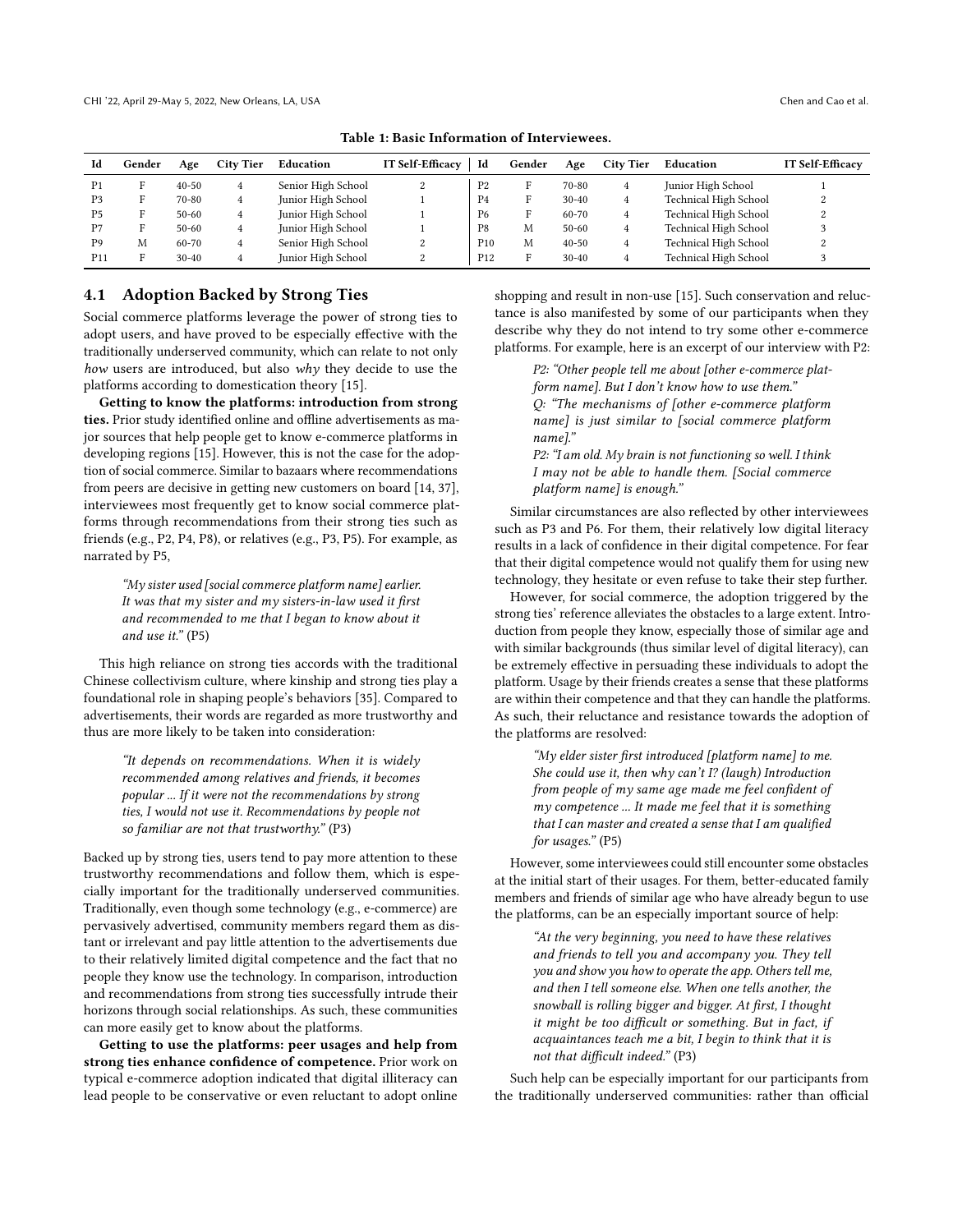guidelines which they fnd hard to follow, help from peers better situates their difficulties and lends them confidence of their competence to master the operations on the platforms. As a result, they gradually get familiar with and accustomed to the usage of the platforms. Such adoption mechanism thus distinguishes itself from traditional word-of-mouth where people share and adopt out of interest/monetary incentives.

In sum, similar to the offline adoption process in the bazaar economy (i.e., the community would go shopping at a certain place if they get referred by their close relationships), the traditionally underserved community in Chinese developing regions adopt social commerce with strong ties' infuences and help in a collective fashion, effectively lowering the "entry" bar they may experience on other technology.

# <span id="page-6-0"></span>4.2 Virtual Bazaar for Daily Purchases with Diverse and Cost-efficient Choices

Social commerce has enabled our participants to purchase items not only similar to what they can get in ofine bazaars, but also more suitable to their preferences and benefts, which contributes signifcantly to their willingness to engage on these platforms.

Cost-efficient daily necessities from a variety of online shops. Participants buy a wide range of products on social commerce similar to bazaars. For example, as noted by P2,

"There are so many things that I buy from [social commerce platform name]! From clothes, shoes, food, to daily necessities such as towel, toilet paper, soap, shampoo ... All of them can be bought from it. [social commerce platform name] was amazing." (P2)

Similar perspectives are also frequently mentioned by other participants (e.g., P3, P5-P9). For them, "small items such as pots, pans, bows, socks, slippers" (P1), "miscellaneous goods" (P8) or "items that cost only several CHY or several dozens of CHY" (P9) are mentioned as the main constituents of their purchases on social commerce, which matches exactly the items most often sold over bazaars. With access to a variety of products, people can almost "buy everything (from the platform) at the same time" (P9), which brings much convenience.

Social commerce is also praised for its cost-efficiency. Compared with traditional e-commerce platforms, one essential aspect that enables social commerce to further lower down prices is its adoption of the group buying format: buyers can form a group to buy the same product so as to enjoy a lower price (P10). Through "lowering prices but increasing turnovers" (P8), these platforms enable more plausible prices that fascinate these audiences while guaranteeing the overall profits. Such cost-efficiency is particularly appreciated by the traditionally underserved community in Chinese developing regions as most people residing in these regions do not earn much financially. Even for those who are better off, most have experienced hard times in the past. As a result, they develop the habit of budgeting strictly and can be sensitive to small price reductions. Products in social commerce suit these people's appetite in providing lower (e.g., P1 & P12) and "more reasonable" (P5 & P9) prices. This can be especially important when their daily accesses to offline shopping are limited to a few options, where the prices of some items can be higher (P5).

Moreover, products from small virtual "shops" take up the vast majority of purchases on social commerce platforms, which aligns with bazaars that consist of small shops. Contrary to traditional e-commerce where customers buy mostly branded products [\[15\]](#page-13-4), a vast majority of items that interviewees buy from social commerce platforms are unbranded items from small, non-famous shops integrated on the platforms (P1, P6). Their relatively limited budgets prevent them from chasing brands that are often with higher prices. Instead, they opt for the most cost-efficient ones with high utility, which they believe they can make the right judgments based on their life experiences:

> "For people like me, we mostly buy daily necessities (on these platforms). We make a living ... Most of these items are not with famous brands and from small and less-known shops. We focus on the utility. More or less we have a degree of judgments based on our life experiences ... At least I haven't encountered any unpleasant purchase experiences in this way." (P3)

"Products you would not get or even know from local". Social commerce further enables the traditionally underserved population in developing regions to approach items not available locally. Traditionally, most people in the community make purchases (especially daily necessities which they now buy through social commerce) from local shops, bazaars, and markets, the item coverage of which is relatively limited compared with major cities: "in big cities you can buy all kinds of things, but here (in developing regions) the range of choice is limited" (P12). However, with aforementioned easy adoption and infrastructural support, social commerce provides them with the competence of online shopping and makes it possible for them to equitably reach a wider variety of items. As a result, they manage to "have a wider range of choices" (P9), helping them access more options of cost-efficient products.

Social commerce also enables the community to approach competent items previously unknown. For example, as illustrated by P9,

> "You don't even know about some items before. Last time I bought the welding glue. It only cost one CHY, but can stick everything. It was very convenient and could stick things solidly. It is a lot more useful than the 'small white glue' that I used to rely on." (P9)

In short, social commerce is functioning the role of bazaars, providing bazaar-like products to the traditionally underserved community in developing regions with more options in a costefficient manner, which greatly appeals to the community.

# <span id="page-6-1"></span>4.3 Online Purchasing Behavior Developed from Ofline Bazaar Practices

As expressed by interviewees, social commerce also demonstrates interesting economic behavior. Consistent with Chandra et al.'s [\[14\]](#page-13-11) highlights on purchase practices of searching, clientelization, bargain, and testing in offline bazaars, we discover that similar practices emerge on social commerce. As a result, social commerce platforms accommodate the community's offline economic customs while bringing new merits.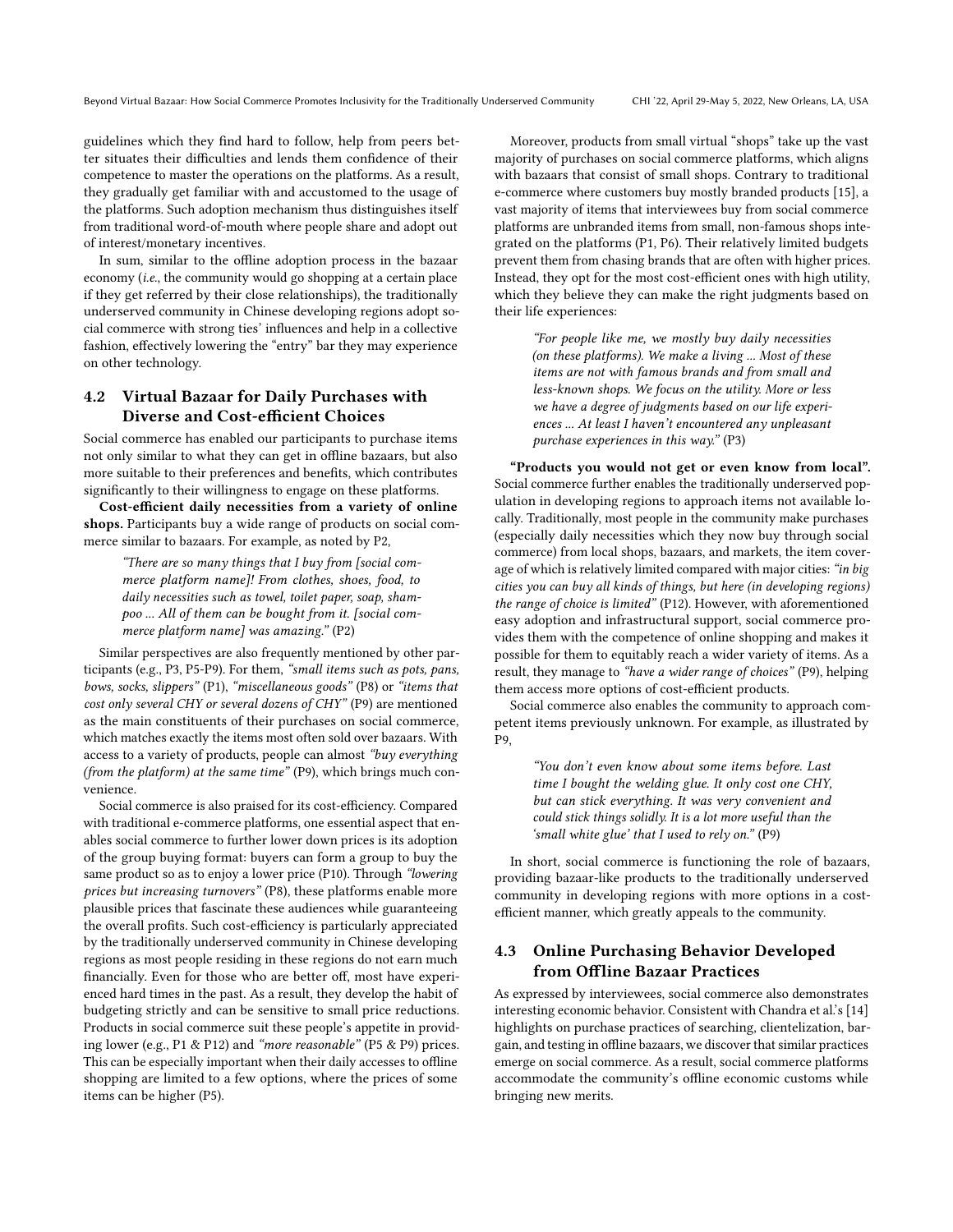Searching. Searching refers to the attempt to find products of interest, which is the preliminary step leading to actual purchase. In ofine bazaars, searching is completed in the physical space, where physical distance, as the cost of searching, would infuence how people make decisions [\[14\]](#page-13-11). Purchases on social commerce vastly reduce search costs through substituting the journeys that require "taking a car to 20-30 kilometers away" (P6) by browsing, sweeping, and clicking on fngertips (P3).

However, challenges for searching are encountered along the way as well. A larger number of products become available on social commerce compared to ofine settings, which could lift people's burden in searching (P2, P6). This could be especially prominent for the traditionally underserved community who are not so familiar with the platform. Fortunately, in line with circumstances of ofine bazaars where experiences from social networks are used for lessening searching costs [\[14\]](#page-13-11), the community seek for friends' sharing to address the information overload in social commerce. As explained by P2,

"There are so many items on [social commerce platform name] and you can get overwhelmed. Sometimes you have no idea which one to choose. However, when my friends buy something good and cost-efficient, they share it with me and recommend it to me. It would save a lot of my energy to follow them." (P2)

As shown by P2, recommendations from peers can signifcantly ease the process of searching. Sometimes users may not be familiar with certain items or the sales of certain items, but their friends could be. From friends' recommendations, others' knowledge and past experiences can be well utilized as trustworthy sources of references<sup>5</sup>. With their recommendations, users will no longer suffer from choice overload and thus the purchase experiences are greatly improved. Such mechanism functions notably well when users' detailed knowledge of items is relatively limited, which is often the case for the traditionally underserved community in Chinese developing regions.

Clientelization. Clientelization in the bazaar economy underlines the consumer-seller relationships through interaction repetition and social capital accumulation [\[37\]](#page-13-10). Parallel to prior work on ofine bazaars which demonstrates the indispensability of reciprocal and symmetrical customer-seller relationships on retaining repetition [\[14\]](#page-13-11), we fnd a similar mechanism on social commerce, where pleasant experiences strengthen people's willingness to repurchase from the same seller. For example, P1 would "add a seller to favorite when buying something satisfying from the seller and choose from him/her frst next time when needing something new" (P1).

For others, their sources of purchases are more diverse and they possibly "do not have specifc sellers to stick to" (P9), making the customer-seller connections shallower than those of traditional bazaars. Nevertheless, they enunciate similar forms of clientelization on the platform level. For example, as P3 specifes,

"I am accustomed to using [social commerce platform name] ... I only trust [platform name]. My relatives, friends, and I are all using it and haven't encountered

any mistakes in our years of purchases ... I have never thought of trying other similar platforms. [social commerce platform name] is enough for me." (P3)

On social commerce platforms, our participants' prior satisfactory experiences as well as their strong ties' cultivate users' trust in the platform. When these purchases are pleasant over and over again, their preferences over the platform accumulate although the online shops they visit may difer. A positive feedback loop is thus formed, where repetitive interactions between these users and platforms constantly strengthen the customer loyalty to the platforms, effectively sustaining a high retention rate. This mechanism appears especially powerful for the traditionally underserved community whose intention to try out other platforms is hampered by their relatively limited confdence of technology competence.

Bargain. Bargaining, which means price negotiation between buyers and sellers so as to reach an acceptable consensus, is regarded as an essential characteristic of purchase practices in ofine bazaars [\[14\]](#page-13-11). Bargaining on social commerce is ubiquitous as well, although may deviate from the classical ofine-bazaar bargaining procedure in forms. As noted by P8, they have been accustomed to bargaining:

> "You have to bargain (on social commerce platforms) ... I like bargaining and have developed the habit of bargaining no matter online or offline." (P8).

In response to their habits, some social commerce platforms have introduced a new kind of "bargain" feature:

"You send your 'bargain' link to your others, for example, your friends. They click your link to advance your process of 'bargain' ... When your 'bargain' progress achieves 100%, you can fnish your 'bargain' and can buy your product at an extremely low price or even for free." (P6)

Similar uses of "bargain" are frequently mentioned and experienced by other participants (e.g., P2-P5, P9, P12). Although these actions under the metaphor of "bargain" sometimes vary from people's traditional haggling practices, our participants show high adaptability to this new form. Firstly, both new and traditional forms of "bargain" aim at purchasing at the lowest price. Considering the community's relatively limited budgets and high sensitivity on price reduction, they have the innate motivation to conduct "bargain". Secondly, both new and traditional forms of "bargain" call for social efforts to achieve the deal: in the traditional bargain, it is a social activity between sellers and buyers [\[14\]](#page-13-11), while in the new form of "bargain", it is a social activity with peers, especially close relationships such as kinship and real-world close friends. For example, P3-P6 all only reach out to their best friends and families for help on "bargain". As such, although bearing a certain degree of diferences from the traditional practices of bargaining, "bargains" on social commerce are quickly understood and fuently practiced by interviewees.

Bargaining also comes in other self-developed forms. Although the publicly marked price system seems hard for customers to conduct traditional bargaining, some users have accommodated their own practices to achieve their goal while meeting the requirements

<span id="page-7-0"></span><sup>&</sup>lt;sup>5</sup>In comparison, traditional e-commerce leverages recommendation algorithm to alleviate the burden yet may be hard for people to trust, especially in our focal community.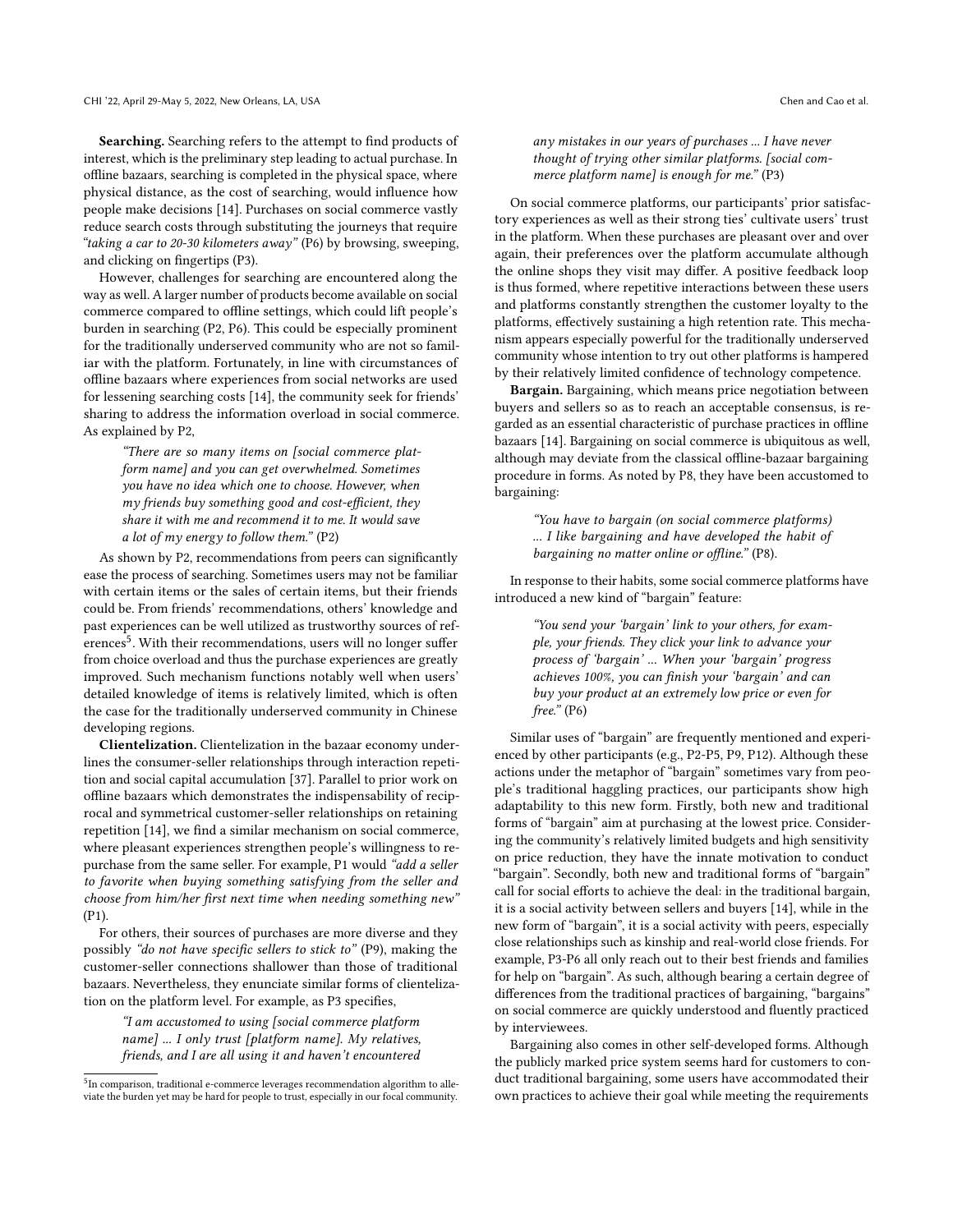of the platforms. For example, here is an excerpt from P8 who describes how they negotiate prices with the customer service staf of the shops:

P8: "Sometimes I bargain with the customer service staff, asking if the item could be cheaper. If the staff refuses, I would tell them that in other shops the items could be cheaper than them. If another shop is really cheaper, I would send him/her a screenshot. Sometimes they would send you an internal link with lower prices. Sometimes they would promise you to give you a red pocket back with a certain amount of money afterward."

 $Q:$  "Would the staff really give back the money they promise?"

P8:"Yes, he/she would. If he/she doesn't keep the promise, we can just choose to return the goods and the after-sale service can guarantee that we get all our money back."

As described by P8, some users have developed accommodated practices of bargaining in online scenarios of social commerce. The availability of some new technologies, for example, screenshots as mentioned by P8 in the excerpt, makes the procedure easier. The utilization of certain functions, e.g., internal links and paybacks through virtual red pockets over WeChat, helps bargaining work within social commerce. As such, they have successfully moved online their offline negotiation strategies.

Testing. In offline bazaars, people evaluate goods or services through testing, i.e., trying them to fnd out how well they work [\[14\]](#page-13-11). People's quest for quality products gives rise to the important role of testing in ofine bazaars [\[14\]](#page-13-11). However, prior studies on the domestication of e-commerce in the global south indicated that the physical segregation of sellers and customers makes traditional touching and feeling of items seemingly difficult and can hinder usages of the underserved people [\[15\]](#page-13-4). In social commerce, the issue is addressed through references of friends' experiences and after-sale services. Specifcally, although users themselves cannot test the items in person when making purchase decisions, they can depend on their friends who have made identical purchases and refer to their testing experiences. For example, P5 describes,

"Sometimes others tell me that they have bought something quite well ... These recommenders are mostly trusted friends and relatives that I get along well with. I have no doubt about them. I just buy whatever I need in the recommendation list without hesitation." (P5)

These circumstances are frequently mentioned and praised by our participants. Although similar refections could also be found in the comment section, they sometimes "do not believe in some of the comments" (P5) because of possible misbehaviors such as click-farming. However, when the recommenders are strong ties, participants' trust in the socially close recommenders leads them to believe in the authenticity and trustworthiness of the evaluations. They just count on these refections on the items and no longer need further testing on their own.

When these accountable prior purchase experiences are unavailable, our participants also develop modifed versions of testing empowered by the impressive after-sale services. For example, as P9 specifes,

"The after-sale service of [social commerce platform name] is very considerate and convenient. When an item arrives, you check it. If there is something wrong or it does not suit you, you can freely return the item or ask for a replacement in seven days ... This allows us to have a sense of what the item is really like before actually accepting the items. Our trials can be thus made more freely." (P9)

With convenient returns and replacements enabled by aftersale services as backings, users can freely choose items and test upon the items' arrival. Compared to offline bazaars, the aforementioned scenario is only diferent in that it separates testing from the decision-making process on initial purchases, and delays testing to the item reception phase. As such, the community's familiar way of testing practices is retained to a large extent and their needs for quality purchase are satisfactorily met. Furthermore, interviewees speak highly of the new testing practice as they could change their mind after they make the initial purchase: it reduces impulse buying and saves money (P10), which can be especially detrimental considering the community's sensitivity with price and longing for cost-efficient products.

As can be seen, social commerce acts as a virtual bazaar where users easily adapt their offline bazaar shopping practices that highlight social interaction, in comparison to the recommendation algorithm-driven experience powered by other e-commerce platforms where users hardly interact with peers (especially those they know). Such design of social commerce situates into the community's social cultural background thus appeals to the community. In the following section, we will show how such design gives rise to novel experience that further satisfy the community.

# <span id="page-8-0"></span>4.4 Social Interactions in Virtual Bazaar Shaped by Chinese Socio-Cultural Norms

Social commerce demonstrates interesting social interactions that suit the community's cultural context. Past research shows that economic transactions in ofine bazaars deeply embed with social relationships [\[14,](#page-13-11) [37\]](#page-13-10), where social interactions between customers and sellers play a crucial role. While seller-buyer interactions are not as salient on social commerce, interviewees demonstrate novel social interactions shaped by several traditional Chinese social cultural norms, such as collectivism, mianzi, guanxi, and renqing, which weigh much more infuence over our focal community than population residing in larger cities. Their behavior over social commerce efectively extends the embeddedness of economic and social interactions in new formats beyond the traditional offline setting of bazaars.

Social interactions shaped by collectivism. With a collectivism culture, Chinese people have the tendency of concentrating on interdependency and sociability and referring to other peoples (especially strong ties) for decision making [\[28,](#page-13-42) [95,](#page-14-39) [96\]](#page-14-40). Our participants, who are generally quite infuenced by the traditional Chinese culture, highlight how they could socialize with their friends over social commerce, which moves offline "social" shopping online.

For instance, in traditional offline settings, people in Chinese developing regions go shopping with close friends, neighbors, and relatives as a way of maintaining their relationships: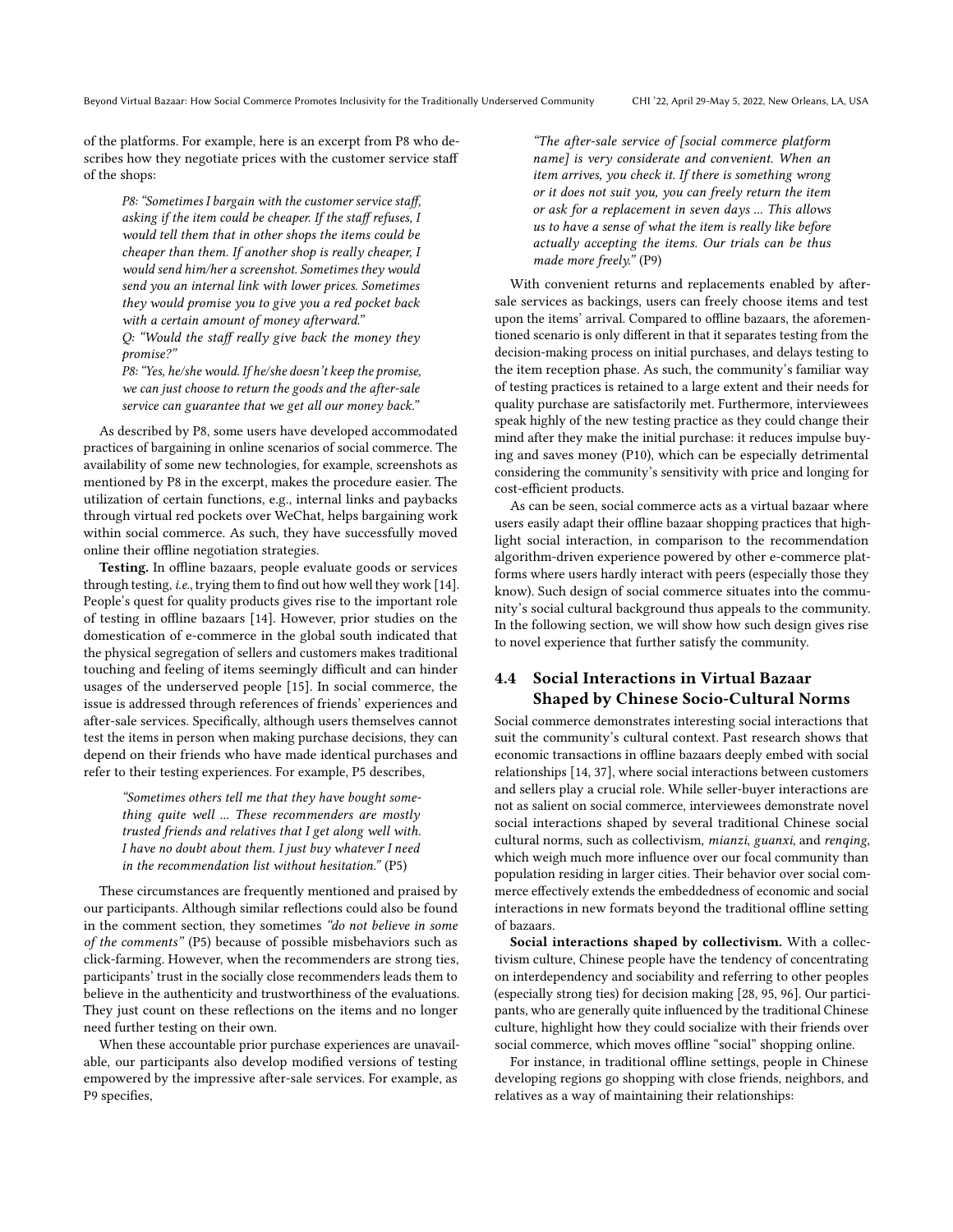"Sometimes I go into the street for shopping with friends and neighbors I get along well with. When I see something I really like and when they say that the clothes suit me, I would like to buy one."  $(P2)$ 

Social commerce enables similar experiences online, whether users are physically co-located or distant. When users are colocated, as mentioned by P5,

"Sometimes when I am with my friends and relatives, we would go through [social commerce platform name] together. When we see something good, we would analyze it together and would sometimes purchase it together in groups." (P5)

As such, people share their shopping experience together, which helps them make more reasonable decisions. Although similar cases could happen in traditional e-commerce, the group-buying mechanism further incentivizes collective purchasing: it encourages the formation of groups so as to enjoy a lower group-buying price together.

When users are not physically co-located, these actions of social interactions shaped by collectivism can still be present on social commerce. As mentioned by P6,

"Sometimes when we are not together with each other, we send each other links, saying 'I am thinking highly of something and would like you to see it'. Sometimes it is sent for their advice, while sometimes for letting them know (about the item)." (P6)

As such, others can leave their comments and concerns in chat groups (as social commerce is embedded in instant messaging applications), which maintains the sense of closeness through a distant, asynchronous way that breaks the spatial and temporal restrictions. Such phenomenon can help maintain interactions among physically scattered strong ties and the sense of togetherness. Therefore, social commerce provides a valuable channel to bring our participants together with strong ties who are far away. This is especially important when some of their friends and kinship go to metropolitan areas to seek for higher-paid job opportunities (P6, P12).

Social interactions shaped by mianzi. Mianzi, or face within the Chinese context [\[9,](#page-13-37) [61\]](#page-14-44), represents prestige or reputation. Chinese people have the tendency of trying their best to acquire and maintain mianzi and could behave for mianzi even if something does not give them direct benefts. Our participants refect that social commerce enables novel social interactions that help maintain mianzi. For example, P5 shares:

"I stay at home all day long and do not have much to do. Then I just browse these items on [social commerce platform name] ... When I manage to find something good with my efforts, I would like to share it with my friends and relatives, say, 'you see, I have bought something good', to show off. If its price is quite good and its quality is excellent, it would be hard to describe how happy I would be. I would like to tell all my relatives and friends and feel a strong sense of mianzi." (P5)

Similar circumstances are also mentioned by several other participants, where they send out product links in exchange for others' recognition of their efforts in finding cost-efficient products. This

can be especially fulflling when they have plenty of time and have relatively few meaningful things to do: this act of sharing signifes that their spare time is not boringly wasted. They have made good use of their plentiful time and earn recognition. Moreover, their ability to discover those "good" items shows their competence in explorations and identifcations. As such, through sharing the information with others, especially with strong ties, they feel that they can acquire mianzi.

Mianzi can be further enhanced when users are able to get something good at an unusually low price. Through manifesting their capability of achieving the expected utility with the least cost, a sense of superiority can arise. As a result, they would like to show off and are eager to share the information with strong ties, which consequently cultivates a strong sense of mianzi. As such, diferent from prior studies where people mainly show prestige and mianzi through showing luxury and wealth [\[61\]](#page-14-44), social commerce demonstrates the possibility of earning mianzi in a "penny-wise" way, which motivates the community to use the platform. Such motivation can be quite powerful given the community is not wealthy financially and hard to afford luxuries to show off for earning mianzi.

Social interactions shaped by guanxi. Guanxi [\[9,](#page-13-37) [78\]](#page-14-9), which is typically referred to as connection or "interdependent relationship", is highly valued in the Chinese society. For Chinese people, guanxi can function as a variant form of social capital, where good guanxi denotes moral obligations and emotional attachments that motivates people to offer others favor [\[78\]](#page-14-9). Our participants have also underscored the role of guanxi in their social interactions on social commerce platforms. The platforms incorporate features where users could use their social capital backed by guanxi in exchange for economic benefts. For example, to achieve a lower price, one needs to ask other users to click their links to be able to purchase the items at a reduced price (P7, P12). To gain virtual and actual rewards in the built-in games supported by social commerce apps, one needs to invite others to click their links for help (P2-P6). Some platforms even provide monetary revenues if deals are successfully made through the special links one shares (P10). As such, social commerce provides possibilities to materialize and make good use of guanxi. To receive those economic benefts, users need to fnd the right audience to ask for help. In Chinese developing regions where guanxi plays an essential role in social lives, people rely heavily on guanxi to determine whom they turn to, which in most cases are their strongest ties. For example, as articulated by P3,

"We only choose my close kinship and best friends. It is too embarrassing to bother other more distant ones for help. They click it for you. You get benefts. But they don't. We can't do this to the unfamiliar ... If someone I get along well with asks for my help (on clicks), I would happily help them. They are my relatives and good friends! Why don't I help them?" (P3)

Similar perspectives are also frequently mentioned by other interviewees. They have recognized that not only would such favorasking requests be disturbing, but its one-way rewarding nature can be embarrassing: only the requester receives benefts themselves, while the helper gains no direct beneft. As such, they regard it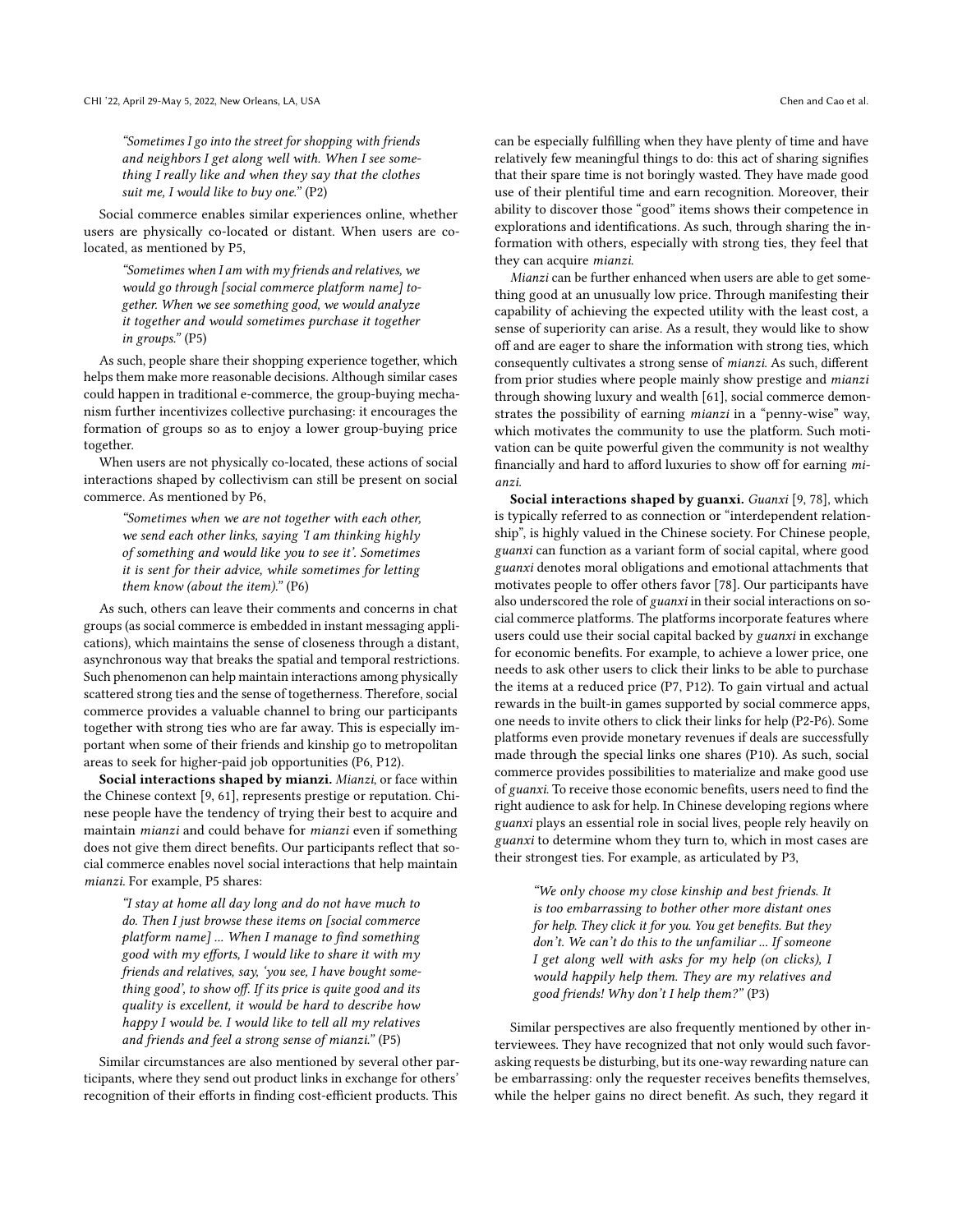inappropriate to make these interactions with people they are not familiar with. However, when the social relationship or guanxi among people is strong enough, the social capital underlying strong guanxi can compensate for the disturbance and the embarrassment. As illustrated by P3, for relatives and friends, a huge amount of social capital has already been accumulated within their guanxi – enough for most exchange of favors,let alone the simple action of clicking. From the helper side, they could also be glad to offer help to their strong ties: it can demonstrate their utility to others and act as a way to gain social capital from their familiar requester. Moreover, such actions of asking for and offering help on social commerce platforms could even help them enhance guanxi in turn. As mentioned by P12, these actions can "facilitate the communications of the ones whose relationships are close but lacks a topic for chatting" (P12). With the belief that "guanxi needs to be managed for long-term maintenance" (P2), these actions are regarded as helpful for keeping the strength of the underlying ties.

Social interactions shaped by renging. Renging, i.e., exchange of favor or reciprocity, is also identifed as essential in determining our participants' social interactions on social commerce platforms [\[78\]](#page-14-9). For Chinese people, renqing is crucial for good guanxi [\[78\]](#page-14-9): the traditional Chinese culture underlines the importance of interpersonal reciprocity of giving and returning for the maintenance of guanxi/relationships. Such pursuit of reciprocity is also mirrored in real-world practices of the social interactions on social commerce as reported by our interviewees:

"If they have helped us 'bargain', we would defnitely help them too (when they send their links). This is reciprocal. It doesn't make any sense if we do not help them  $then.$ " (P4)

"You send me your link, and I send you mine. You help me a little, and I help you back. We Chinese people stress that these actions are mutual: you owe me a favor, and then I owe you a favor; when things like this happen time after time and we cannot tell how much we owe each other, we become closer friends." (P6)

As expressed by participants such as P4 and P6, since favorasking requests mostly bring direct economic benefts only to sharers, they feel that they owe others a renqing. As such, they are eager to pay it back when possible because of their innate emphasis on mutuality. Such highlight on reciprocity and mutuality of renqing is manifested in interviewees' reluctance in reaching out to people whom they fnd it hard to help back. For example, P2 says,

"You can ask the familiar ones occasionally for help and they would help you because of your guanxi (with them). But it is inappropriate for you to ask them frequently when it is hard for you to equally pay them back. You will owe them favors. So the ones I frequently interact with and ask for help are my relatives and friends who also use [social commerce platform name]. We can easily repay each other." (P2)

Such phenomenon fits the cultural context of the community where the exchanges of renqing are considered crucial: if they cannot pay the renqing or favor back through the same actions, they deem it vital to find other ways to compensate the renqing or favors. However, it is hard to measure how large such a renqing is and

renqing of what kinds would be suitable to make up for the one they have owed. To avoid complexity like this, social commerce users simply limit their frequent contacts to those they can easily guarantee reciprocity and mutual benefts. Consequently, they could further form small communities that reciprocally exchange information and benefits (P6, P7), where "more contacts (enabled by these exchanges) bring people closer" (P7).

As discussed above, beyond acting as virtual bazaar, social commerce further provides novel social interaction opportunities for the traditionally underserved community in Chinese developing regions that suit their particular social and cultural background and practices.

### <span id="page-10-0"></span>5 DISCUSSIONS

#### 5.1 Virtual Bazaars and Beyond

As we have shown in our fndings, social commerce has demonstrated characteristics resembling but developing beyond ofine bazaars, forming an extended version of "virtual bazaar". Specifcally, relating to prior literature on bazaars [\[14,](#page-13-11) [36,](#page-13-9) [37\]](#page-13-10), we fnd that social commerce aligns with bazaars in many aspects: they both support a wide range of items which are mostly small, unbulky, and miscellaneous. Purchases are made point-to-point between sellers and buyers and mostly through small stores or shops without famous brands. Adoptions depend primarily on referrals from strong ties rather than commercial advertisements.

Practices on social commerce also resemble bazaars. Although there is no physical searching eforts on social commerce, peer recommendations are playing similar roles in searching as offline bazaar, helping people identify quality products from available options [\[14\]](#page-13-11). Although direct clientelization between customer and seller is less common, a new form of clientelization emerge: trust of the platform resulted from satisfactory purchasing experience lead users to make repeated purchase. Although social commerce uses a publicly marked price system, users have developed their own ways to conduct bazaar-like bargaining. Some social commerce platforms have even devised features with the notion of "bargain", e.g., referring to other users' clicks for lower prices. Although the traditional testing in bazaars does not exist on social commerce because of the physical segregation of sellers and customers, users seek for strong ties' prior testing as references and test product taking advantage of the platform's after-sale services.

Social commerce has also enabled novel collaborative social interactions that ft the community's social, cultural, and economic context. It satisfes the community's collectivism through moving ofine "social" shopping online and provides new approaches to earn mianzi. The audience choices and behavioral manners of social interactions on social commerce satisfy their needs to maintain guanxi and renqing. As such, social commerce matches the traditional Chinese socio-cultural norms and elements that are more dominant in the traditionally underserved community in Chinese developing regions, thus further catering to their preferences.

In all aspects, social commerce serves an extended version of bazaars which the traditionally underserved population in Chinese developing regions is accustomed to. This not only makes it possible to transfer their ofine experiences online, but also supports a higher level of inclusivity. While a few features such as low prices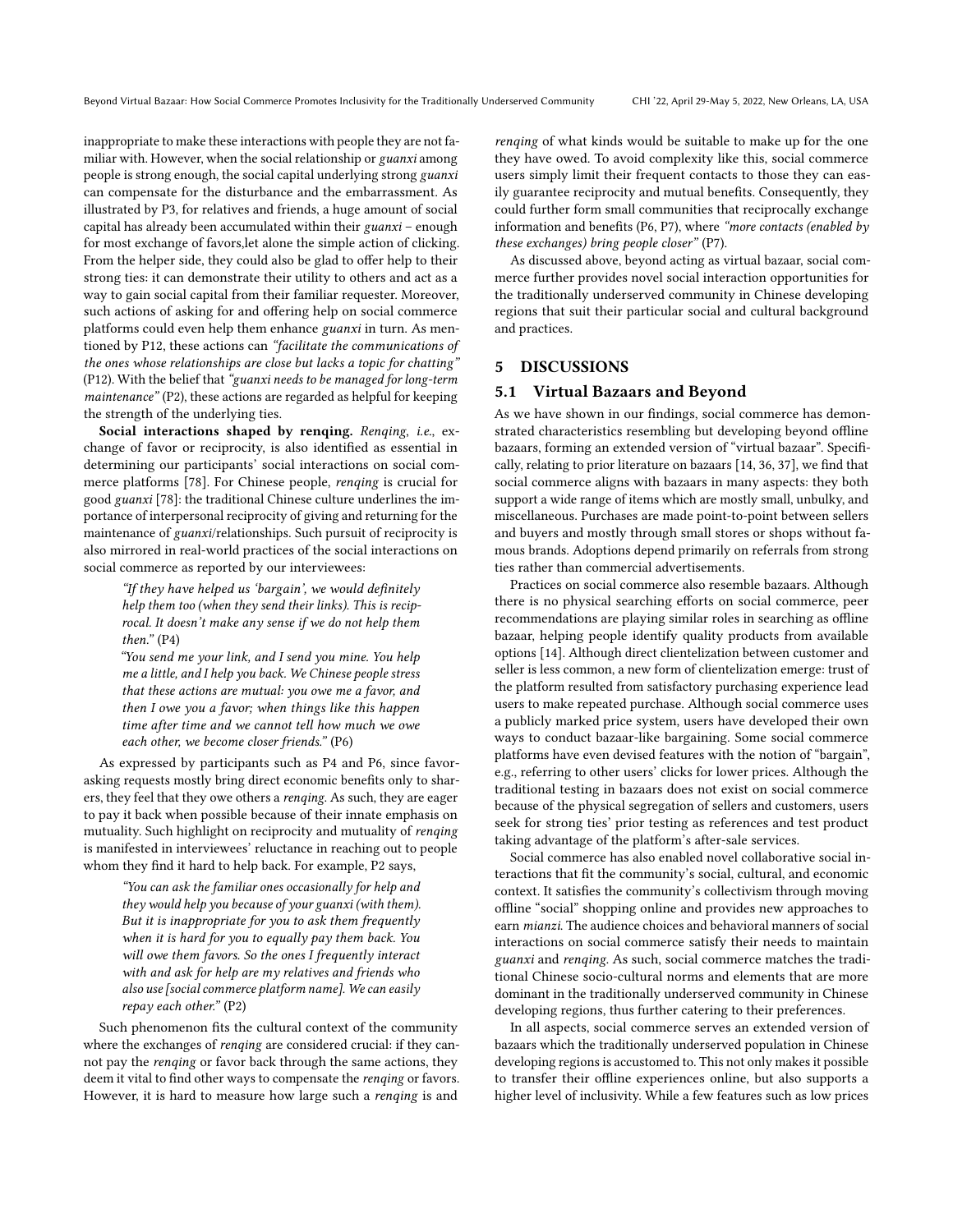might be incorporated by other e-commerce models, the unique emphasis on social interactions with users' strong ties, proves to be more successful in engaging the community members in Chinese traditionally underserved community who heavily emphasize the importance of maintaining good relationships with their immediate social circles.

## 5.2 Facilitating Inclusivity

As a novel "counter" case that successfully engages the traditionally underserved community, social commerce manages to suit the traits, appetites, and needs of these people in Chinese developing regions. It thus motivates users to use the platforms, which provides a noteworthy example towards facilitating technology inclusivity. In terms of adoption, social commerce leverages strong ties to penetrate into the traditionally underserved population. Referrals from strong ties let them believe they are qualifed for using the platform, and thus more willing to try it out, suiting the community's collectivism culture. Through acting as an extended "virtual bazaar", social commerce further facilitates inclusivity for the community. The resemblance of social commerce to bazaars, which the community is familiar with, not only suits the community's social, economic, and cultural needs, but also efectively lowers the learning cost of the platforms. As such, they can more easily engage with the platforms and avoid non-use, which most mainstream technology experiences. Moreover, as we have shown in Section [4.2,](#page-6-0) social commerce enables the community to access product not locally available and pursue more cost-efficient options, which further stimulates their platform usages. As a result, the vast traditionally underserved population in Chinese developing regions who is traditionally marginalized and excluded from mainstream technology, actively engages their social economic lives over social commerce and enjoys its convenience and benefts.

#### 5.3 Situating into Existing Literature

Our work refects on, complements, and extends existing literature on HCI4D. Firstly, we echo prior HCI4D literature on the importance of situating into users' real-world practices and value systems [\[23,](#page-13-2) [49,](#page-13-5) [85\]](#page-14-14). Social commerce manages to accommodate the social, cultural, historical, and economic contexts of Chinese developing regions, thus successfully penetrates into the lives of the traditionally underserved community. This highlights the integration of design practices into locality to guarantee the efectiveness of HCI endeavors [\[3,](#page-12-2) [4\]](#page-12-0).

Secondly, we extend prior work by providing a "counter" case for the HCI4D community. Although abundant studies have been conducted on user technology and use experiences in developing regions, they mostly focus on how the platformsfail to consider concerns of the marginalized communities(e.g., [\[15,](#page-13-4) [52\]](#page-13-3)). We contribute in a reverse direction by demonstrating how social commerce, as a family of successfully industrially implemented platforms with growing popularity, manages to engage the traditionally underserved community in Chinese developing regions and adapt to their traits and interests. As such, we contribute to the HCI4D community in stressing that we should not only focus on and address obstacles and concerns encountered when marginalized communities' contexts and values are not sufficiently accounted for; but

we should also actively learn from the successful experiences of platforms that penetrate into the traditionally underserved and marginalized population.

Thirdly, we complement existing research through a novel case in Chinese developing regions. Although Asian regions have widely attracted the attention of HCI4D scholars[\[23\]](#page-13-2), HCI4D papers within the Chinese context are rather limited despite the population and size of China [\[81,](#page-14-36) [91\]](#page-14-45). We seek to make up for this research gap by providing an in-depth analysis of social commerce usages of the traditionally underserved community in Chinese developing regions. Specifcally, we extend prior HCI4D literature to circumstances of Chinese developing regions where collectivist culture and social interplay are essential in people's decision-making process. We show how the accommodation to the community's accustomed dependencies on strong ties and highlights on social constructs such as *mianzi*, *guanxi*, and *renqing*, facilitates their willingness and comfort of technology usages, which we deem it vital for future HCI design to take into account to actively engage the community through social features. As such, we contribute to the HCI community by 1) responding to the call on broadening the scope of HCI4D to engage with a wider population range [\[23\]](#page-13-2); and 2) giving rise to a more thorough understanding of the broader global realities for HCI researchers to consider and adapt to in future design. This could be especially noteworthy considering the possibilities of the occurrence of similar socio-cultural circumstances in eastern culture.

### 5.4 Design Implications

There are several lessons designers and practitioners could draw from social commerce in building more inclusive applications for the traditionally underserved community.

Take advantage of established habits and infrastructure. One primary reason that makes it hard for the marginalized community to adopt new technology is the barrier to learn new technology. As suggested by prior literature (e.g., [\[15\]](#page-13-4)) and our participants, the community is generally not confdent about their ability and even sometimes afraid of new technology, and thus tends to avoid trying anything new. One way to get around this fear of new technology among the traditionally underserved community, as demonstrated by social commerce, is to make good use of established habits and infrastructure. For instance, social commerce bases on the infrastructure of WeChat [\[76\]](#page-14-46) – the most popular instant messaging application in China which has successfully difused into developing regions already – where users share and post product information in WeChat groups [\[11\]](#page-13-6). Given the population is already familiar with WeChat that they have a good knowledge of, it is much easier and natural for them to proceed and try instant messaging based social commerce in comparison to learning other applications anew, thus efectively lowering the "entry bar" for the population.

Leverage peer infuence. Furthermore, social commerce demonstrates the power of word of mouth and peer infuence. As discussed in Section [4.1,](#page-5-1) peer infuence can be central in adopting new technology for the traditionally underserved community: they could not only receive help from them in learning and adopting the new technology, boost their confdence and alleviate "fear of technology", but also result in trust of the technology, which could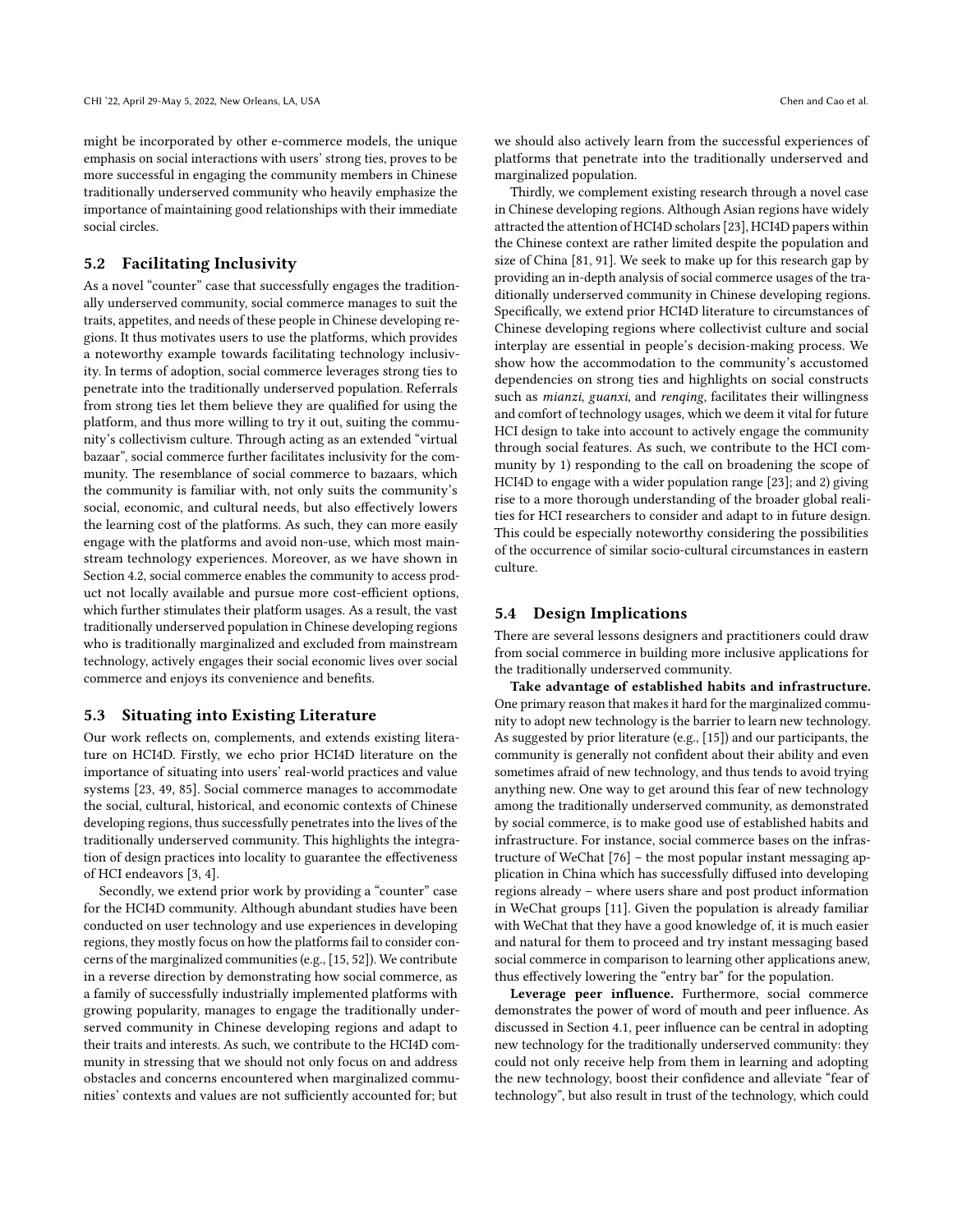become a more helpful and cost-efficient way of influence compared to advertising. This method may be especially helpful in communities with strong collectivism culture that would heavily refer to others for decision making.

Use appropriate metaphors. Moreover, appropriate metaphors could be a useful strategy to help the traditionally underserved community get to use and engage on application better. As a commonly used design tool, a metaphor is identifed as helpful to link technology design to real-world objects, to enhance familiarity, and thus to promote comprehension [\[27,](#page-13-43) [41\]](#page-13-44). In the case of social commerce, the applications use metaphors such as "shop" and "bargain", in the interface design instead of terms that are less familiar to the population as on other platforms. With concrete real-world refections that they are familiar with, participants could thus understand how to use the platform using their life experience. We thus argue the use of appropriate metaphors could serve as another way to lower technology barriers and promote inclusion through familiar objects and concepts that the population is well-acquainted with.

Incorporate incentives that suit the community's social, cultural, and economic context. Finally, practitioners could motivate users with incentives that are suited to their particular social, cultural, and economic context. Under the context of Chinese developing regions, the community is generally quite sensitive about pricing and would be willing to try new things to achieve the goal, which social commerce makes use of through monetary incentives via group buying. The population also looks for ways to maintain relationship with their peers, which social commerce accommodates by enabling novel social interactions. We argue that designers and practitioners should carefully investigate the situated needs of a community and fnd ways to incentivize the community through creating novel use cases that ft community needs.

#### 5.5 Limitations and Future Work

We are aware that there are limitations that our work can suffer from. Firstly, although we ensure that all our interviews are recruited from Chinese cities no higher than tier 4, we are aware that factors such as socio-economic context, literacy rate, Internet penetration, and smartphone usage could vary considering the concrete regional circumstances. Therefore, our study may not cover the specifc situations of all developing regions in China. Secondly, our study is conducted in the context of China, where the society and culture can deviate much from the western culture or even other non-western culture (e.g., Indian culture). Therefore, the interplay between certain social, cultural, and economic behaviors could hardly be understood or regarded as appropriate unless considering the Chinese circumstance. Thirdly, our work only focuses on experiences of one stakeholder, i.e., users, on social commerce in developing regions in China. Future work could consider investigating how other stakeholders such as shopkeepers and startups involve with and adapt to the digitized scenarios of social commerce and the complex interplay between offline bazaars and digitized scenarios, as well as how diferent stakeholders interact with each other. Fourthly, there is the possibility that our fndings could sufer from participation bias and selection bias. Users who have more positive experiences on social commerce are possibly more eager

to engage in our studies, and we fnd that our participants also seldom mention the downsides of social commerce. Bearing these aspects in mind, we hold that our discoveries may not apply to other populations and we restrict the direct generalization of any of our fndings. However, we insist that the strength of our qualitative work should guarantee a nuanced and in-depth understanding, and our discoveries towards the "counter" case should provide novel implications. Future work could consider large-scale analysis to further verify the mechanisms and fndings and their benefts to the traditionally underserved population quantitatively. Future work could also delve into downsides and potential improvements of social commerce to further enlighten design for better experiences.

### 6 CONCLUSION

In this paper, we present an in-depth analysis of the "counter" case on Chinese social commerce, which successfully engages the traditionally underserved community in Chinese developing regions and achieves a great success. We investigate how social commerce enables this high level of inclusivity by qualitatively investigating these people's adoption, product purchases, economic transactions, and social interactions on social commerce. We identify that social commerce acts as and beyond bazaars that the community is familiar with for ages. We illustrate how social commerce adapts to the characteristics of the traditionally underserved community, which facilitates their willingness of engagement and provides satisfying services for them. Based on these, we discuss how our fndings can implicate future research and design and contribute to more inclusive HCI systems.

### ACKNOWLEDGMENTS

The authors thank Jinghua Piao for her helpful suggestions on polishing the work. This work was supported in part by the National Natural Science Foundation of China under U1936217, 61971267, 61972223, 61941117, 61861136003.

#### REFERENCES

- <span id="page-12-5"></span>[1] Xinhua News Agency. 2019. Distribution of small cities and rural residents in China in 2019, by highest academic level. [https://www.statista.com/statistics/](https://www.statista.com/statistics/1248135/china-distribution-of-lower-tier-market-users-by-education-level/) [1248135/china-distribution-of-lower-tier-market-users-by-education-level/](https://www.statista.com/statistics/1248135/china-distribution-of-lower-tier-market-users-by-education-level/)
- <span id="page-12-1"></span>[2] Syed Ishtiaque Ahmed, Nicola J Bidwell, Himanshu Zade, Srihari H Muralidhar, Anupama Dhareshwar, Baneen Karachiwala, Cedrick N Tandong, and Jacki O'Neill. 2016. Peer-to-peer in the Workplace: A View from the Road. In Proceedings of the 2016 CHI Conference on Human Factors in Computing Systems. Association for Computing Machinery, New York, NY, USA, 5063–5075.
- <span id="page-12-2"></span>[3] Syed Ishtiaque Ahmed, Md Romael Haque, Jay Chen, and Nicola Dell. 2017. Digital privacy challenges with shared mobile phone use in Bangladesh. Proceedings of the ACM on Human-Computer Interaction 1, CSCW (2017), 1–20.
- <span id="page-12-0"></span>[4] Syed Ishtiaque Ahmed, Md Romael Haque, Shion Guha, Md Rashidujjaman Rifat, and Nicola Dell. 2017. Privacy, security, and surveillance in the Global South: A study of biometric mobile SIM registration in Bangladesh. In Proceedings of the 2017 CHI Conference on Human Factors in Computing Systems. Association for Computing Machinery, New York, NY, USA, 906–918.
- <span id="page-12-3"></span>[5] Syed Ishtiaque Ahmed, Md Romael Haque, Irtaza Haider, Jay Chen, and Nicola Dell. 2019. "Everyone Has Some Personal Stuf" Designing to Support Digital Privacy with Shared Mobile Phone Use in Bangladesh. In Proceedings of the 2019 CHI Conference on Human Factors in Computing Systems. Association for Computing Machinery, New York, NY, USA, 1–13.
- <span id="page-12-4"></span>[6] Yan Bai, Zhong Yao, and Yi-Fan Dou. 2015. Efect of social commerce factors on user purchase behavior: An empirical investigation from renren. com. International Journal of Information Management 35, 5 (2015), 538–550.
- <span id="page-12-6"></span>[7] Patrick Biernacki and Dan Waldorf. 1981. Snowball Sampling: Problems and Techniques of Chain Referral Sampling. Sociological methods & research 10, 2 (1981), 141–163.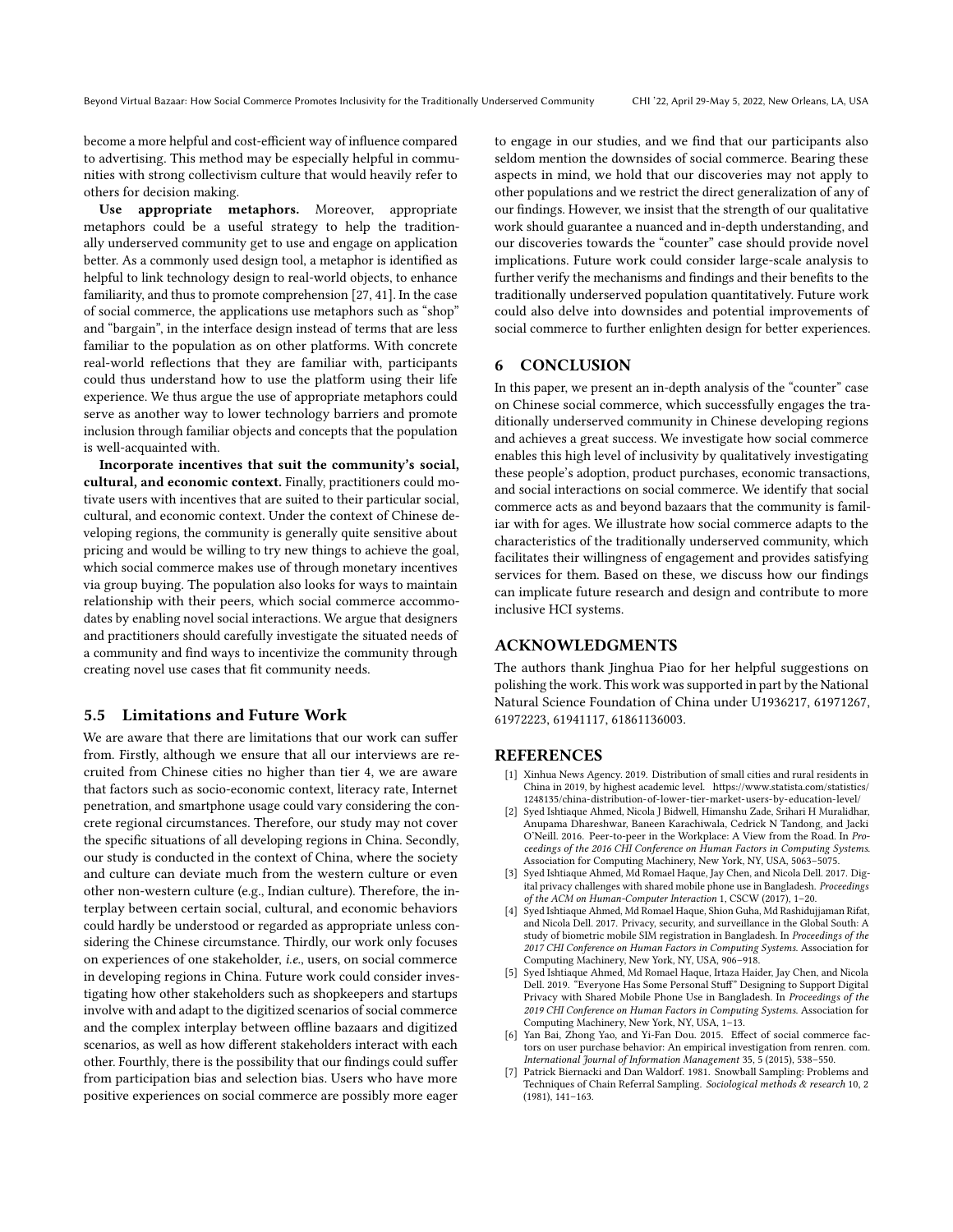- <span id="page-13-15"></span>[8] Eric Brewer, Michael Demmer, Bowei Du, Melissa Ho, Matthew Kam, Sergiu Nedevschi, Joyojeet Pal, Rabin Patra, Sonesh Surana, and Kevin Fall. 2005. The case for technology in developing regions. Computer 38, 6 (2005), 25–38.
- <span id="page-13-37"></span>Peter J Buckley, Jeremy Clegg, and Hui Tan. 2010. Cultural Awareness in Knowledge Transfer to China — The Role of Guanxi and Mianzi. In Foreign direct investment, China and the world economy. Springer, 165–191.
- <span id="page-13-28"></span>[10] Abdelsalam H Busalim et al. 2016. Understanding social commerce: A systematic literature review and directions for further research. International Journal of Information Management 36, 6 (2016), 1075–1088.
- <span id="page-13-6"></span>[11] Hancheng Cao, Zhilong Chen, Mengjie Cheng, Shuling Zhao, Tao Wang, and Yong Li. 2021. You Recommend, I Buy: How and Why People Engage in Instant Messaging Based Social Commerce. Proceedings of the ACM on Human-Computer Interaction 5, CSCW1 (2021), 1–25.
- <span id="page-13-30"></span>[12] Hancheng Cao, Zhilong Chen, Fengli Xu, Tao Wang, Yujian Xu, Lianglun Zhang, and Yong Li. 2020. When Your Friends Become Sellers: An Empirical Study of Social Commerce Site Beidian. In Proceedings of the International AAAI Conference on Web and Social Media, Vol. 14. 83–94.
- <span id="page-13-34"></span>[13] China Internet Network Information Center. 2021. The 47th China Statistical Report on Internet Development. [http://www.cnnic.cn/hlwfzyj/hlwxzbg/](http://www.cnnic.cn/hlwfzyj/hlwxzbg/hlwtjbg/202102/P020210203334633480104.pdf) [hlwtjbg/202102/P020210203334633480104.pdf](http://www.cnnic.cn/hlwfzyj/hlwxzbg/hlwtjbg/202102/P020210203334633480104.pdf)
- <span id="page-13-11"></span>[14] Priyank Chandra, Syed Ishtiaque Ahmed, and Joyojeet Pal. 2017. Market Practices and the Bazaar: Technology Consumption in ICT Markets in the Global South. In Proceedings of the 2017 CHI conference on human factors in computing systems. Association for Computing Machinery, New York, NY, USA, 4741–4752.
- <span id="page-13-4"></span>[15] Priyank Chandra and Jay Chen. 2019. Taming the Amazon: The Domestication of Online Shopping in Bangalore, India. In Proceedings of the Tenth International Conference on Information and Communication Technologies and Development. Association for Computing Machinery, New York, NY, USA, 1–11.
- <span id="page-13-32"></span>[16] Mable-Ann Chang. 2019. The Rise of China's Smaller Cities. [https://english.](https://english.ckgsb.edu.cn/knowledges/china-lower-tier-cities/) [ckgsb.edu.cn/knowledges/china-lower-tier-cities/](https://english.ckgsb.edu.cn/knowledges/china-lower-tier-cities/)
- <span id="page-13-31"></span>[17] Zhilong Chen, Hancheng Cao, Fengli Xu, Mengjie Cheng, Tao Wang, and Yong Li. 2020. Understanding the Role of Intermediaries in Online Social E-commerce: An Exploratory Study of Beidian. Proceedings of the ACM on Human-Computer Interaction 4, CSCW2 (2020), 1–24.
- <span id="page-13-38"></span>[18] Deborah R Compeau and Christopher A Higgins. 1995. Computer self-efficacy: Development of a measure and initial test. MIS quarterly (1995), 189–211.
- <span id="page-13-40"></span> $\left[ 19\right]$ Juliet Corbin and Anselm Strauss. 2014. Basics of Qualitative Research: Techniques and Procedures for Developing Grounded Theory. Sage publications.
- <span id="page-13-26"></span>[20] Mary J Culnan, Patrick J McHugh, and Jesus I Zubillaga. 2010. How large US companies can use Twitter and other social media to gain business value. MIS Quarterly Executive 9, 4 (2010).
- <span id="page-13-24"></span>[21] Renata Gonçalves Curty and Ping Zhang. 2011. Social commerce: Looking back and forward. Proceedings of the American Society for Information Science and Technology 48, 1 (2011), 1–10.
- <span id="page-13-33"></span>[22] Steven Davidson, Wei Ding, and Anthony Marshall. 2017. Growing China: Regional Contributionsto Economic Success. [https://www.ibm.com/downloads/](https://www.ibm.com/downloads/cas/RDP8XP5V) [cas/RDP8XP5V](https://www.ibm.com/downloads/cas/RDP8XP5V)
- <span id="page-13-2"></span>[23] Nicola Dell and Neha Kumar. 2016. The ins and outs of HCI for development. In Proceedings of the 2016 CHI conference on human factors in computing systems. Association for Computing Machinery, New York, NY, USA, 2220–2232.
- <span id="page-13-0"></span>[24] Tawanna R Dillahunt and Joey Chiao-Yin Hsiao. 2020. Positive Feedback and Self-Reflection: Features to Support Self-Efficacy among Underrepresented Job Seekers. In Proceedings of the 2020 CHI Conference on Human Factors in Computing Systems. Association for Computing Machinery, New York, NY, USA,  $1 - 13$ .
- [25] Tawanna R Dillahunt, Jason Lam, Alex Lu, and Earnest Wheeler. 2018. Designing future employment applications for underserved job seekers: a speed dating study. In Proceedings of the 2018 Designing Interactive Systems Conference. Association for Computing Machinery, New York, NY, USA, 33–44.
- <span id="page-13-1"></span>[26] Tawanna R Dillahunt and Amelia R Malone. 2015. The promise of the sharing economy among disadvantaged communities. In Proceedings of the 33rd Annual ACM Conference on Human Factors in Computing Systems. Association for Computing Machinery, New York, NY, USA, 2285–2294.
- <span id="page-13-43"></span>[27] Alan Dix, Janet Finlay, Gregory D Abowd, and Russell Beale. 2003. Humancomputer interaction. Pearson Education.
- <span id="page-13-42"></span>[28] Patricia M Doney, Joseph P Cannon, and Michael R Mullen. 1998. Understanding the infuence of national culture on the development of trust. Academy of management review 23, 3 (1998), 601–620.
- <span id="page-13-21"></span>[29] Michaelanne Dye, Annie Antón, and Amy S Bruckman. 2016. Early adopters of the Internet and social media in Cuba. In Proceedings of the 19th ACM conference on computer-supported cooperative work & social computing. Association for Computing Machinery, New York, NY, USA, 1295–1309.
- [30] Michaelanne Dye, David Nemer, Neha Kumar, and Amy S Bruckman. 2019. If it Rains, Ask Grandma to Disconnect the Nano: Maintenance & Care in Havana's StreetNet. Proceedings of the ACM on Human-Computer Interaction 3, CSCW (2019), 1–27.
- [31] Michaelanne Dye, David Nemer, Josiah Mangiameli, Amy S Bruckman, and Neha Kumar. 2018. El Paquete Semanal: The Week's Internet in Havana. In

Proceedings of the 2018 CHI Conference on Human Factors in Computing Systems. Association for Computing Machinery, New York, NY, USA, 1–12.

- <span id="page-13-22"></span>[32] Michaelanne Dye, David Nemer, Laura R Pina, Nithya Sambasivan, Amy S Bruckman, and Neha Kumar. 2017. Locating the Internet in the Parks of Havana. In Proceedings of the 2017 CHI Conference on Human Factors in Computing Systems. Association for Computing Machinery, New York, NY, USA, 3867–3878.
- <span id="page-13-35"></span>[33] Jiayang Fan. 2018. How E-commerce Is Transforming Rural China. [https://www.newyorker.com/magazine/2018/07/23/how-e-commerce-is](https://www.newyorker.com/magazine/2018/07/23/how-e-commerce-is-transforming-rural-china)[transforming-rural-china](https://www.newyorker.com/magazine/2018/07/23/how-e-commerce-is-transforming-rural-china)
- <span id="page-13-8"></span>[34] Frank S Fanselow. 1990. The bazaar economy or how bizarre is the bazaar really? Man (1990), 250–265.
- <span id="page-13-41"></span>[35] Xiaotong Fei. 2008. From the Soil: The Foundations of Chinese Society. People's Publishing House.
- <span id="page-13-9"></span>[36] Clifford Geertz. 1963. Peddlers and princes: Social development and economic change in two Indonesian towns. Vol. 318. University of Chicago Press.
- <span id="page-13-10"></span>[37] Clifford Geertz. 1978. The Bazaar Economy: Information and Search in Peasant Marketing. The American Economic Review 68, 2 (1978), 28–32.
- <span id="page-13-18"></span>[38] Eric Gilbert, Karrie Karahalios, and Christian Sandvig. 2008. The Network in the Garden: An Empirical Analysis of Social Media in Rural Life. In Proceedings of the SIGCHI Conference on Human Factors in Computing Systems. Association for Computing Machinery, New York, NY, USA, 1603–1612.
- <span id="page-13-12"></span>[39] Ricardo Gomez, Luis F Baron, and Brittany Fiore-Silfvast. 2012. The changing feld of ICTD: content analysis of research published in selected journals and conferences, 2000–2010. In Proceedings of the ffth international conference on information and communication technologies and development. Association for Computing Machinery, New York, NY, USA, 65–74.
- <span id="page-13-25"></span>[40] Mark Granovetter. 1985. Economic action and social structure: The problem of embeddedness. American journal of sociology 91, 3 (1985), 481-510.
- <span id="page-13-44"></span>[41] JoAnn T Hackos and Janice Redish. 1998. User and task analysis for interface design. Vol. 1. Wiley New York.
- <span id="page-13-29"></span>[42] Nick Hajli. 2015. Social commerce constructs and consumer's intention to buy. International journal of information management 35, 2 (2015), 183–191.
- <span id="page-13-14"></span>[43] Jean Hardy, Dharma Dailey, Susan Wyche, and Norman Makoto Su. 2018. Rural computing: Beyond access and infrastructure. In Companion of the 2018 ACM Conference on Computer Supported Cooperative Work and Social Computing.
- <span id="page-13-13"></span>Association for Computing Machinery, New York, NY, USA, 463–470. [44] Jean Hardy, Susan Wyche, and Tifany Veinot. 2019. Rural HCI Research: Defnitions, Distinctions, Methods, and Opportunities. Proceedings of the ACM on Human-Computer Interaction 3, CSCW (2019), 1–33.
- <span id="page-13-19"></span>[45] Brent Hecht and Monica Stephens. 2014. A tale of cities: Urban biases in volunteered geographic information. In Proceedings of the International AAAI Conference on Web and Social Media, Vol. 8.
- <span id="page-13-36"></span>[46] Pingqing Huan. 2005. Transformation of Rural Markets and Social Structure in North China. Ph.D. Dissertation. Renmin University of China.
- <span id="page-13-27"></span>[47] Suzaan Hughes and Chantal Beukes. 2012. Growth and implications of social e-commerce and group buying daily deal sites: The case of Groupon and Living-Social. International Business & Economics Research Journal (IBER) 11, 8 (2012), 921–934.
- <span id="page-13-39"></span>[48] Magid Igbaria and Juhani Iivari. 1995. The effects of self-efficacy on computer usage. Omega 23, 6 (1995), 587–605.
- <span id="page-13-5"></span>[49] Lilly Irani, Janet Vertesi, Paul Dourish, Kavita Philip, and Rebecca E Grinter. 2010. Postcolonial computing: a lens on design and development. In Proceedings of the SIGCHI conference on human factors in computing systems. Association for Computing Machinery, New York, NY, USA, 1311–1320.
- <span id="page-13-7"></span>[50] Margaret Jack, Jay Chen, and Steven J Jackson. 2017. Infrastructure As Creative Action: Online Buying, Selling, and Delivery in Phnom Penh. In Proceedings of the 2017 CHI Conference on Human Factors in Computing Systems. Association for Computing Machinery, New York, NY, USA, 6511–6522.
- <span id="page-13-23"></span>[51] Margaret C Jack, Sopheak Chann, Steven J Jackson, and Nicola Dell. 2021. Networked Authoritarianism at the Edge: The Digital and Political Transitions of Cambodian Village Officials. Proceedings of the ACM on Human-Computer Interaction 5, CSCW1 (2021), 1–25.
- <span id="page-13-3"></span>[52] Margaret C Jack, Pang Sovannaroth, and Nicola Dell. 2019. " Privacy is not a concept, but a way of dealing with life" Localization of Transnational Technology Platforms and Liminal Privacy Practices in Cambodia. Proceedings of the ACM on Human-Computer Interaction 3, CSCW (2019), 1–19.
- <span id="page-13-16"></span>[53] Maia Jacobs, James Clawson, and Elizabeth D Mynatt. 2014. Cancer navigation: opportunities and challenges for facilitating the breast cancer journey. In Proceedings of the 17th ACM conference on computer supported cooperative work & social computing. Association for Computing Machinery, New York, NY, USA, 1467–1478.
- <span id="page-13-20"></span>[54] Isaac L Johnson, Yilun Lin, Toby Jia-Jun Li, Andrew Hall, Aaron Halfaker, Johannes Schöning, and Brent Hecht. 2016. Not at home on the range: Peer production and the urban/rural divide. In Proceedings of the 2016 CHI conference on Human Factors in Computing Systems. Association for Computing Machinery, New York, NY, USA, 13–25.
- <span id="page-13-17"></span>[55] Vera Khovanskaya, Phoebe Sengers, Melissa Mazmanian, and Charles Darrah. 2017. Reworking the gaps between design and ethnography. In Proceedings of